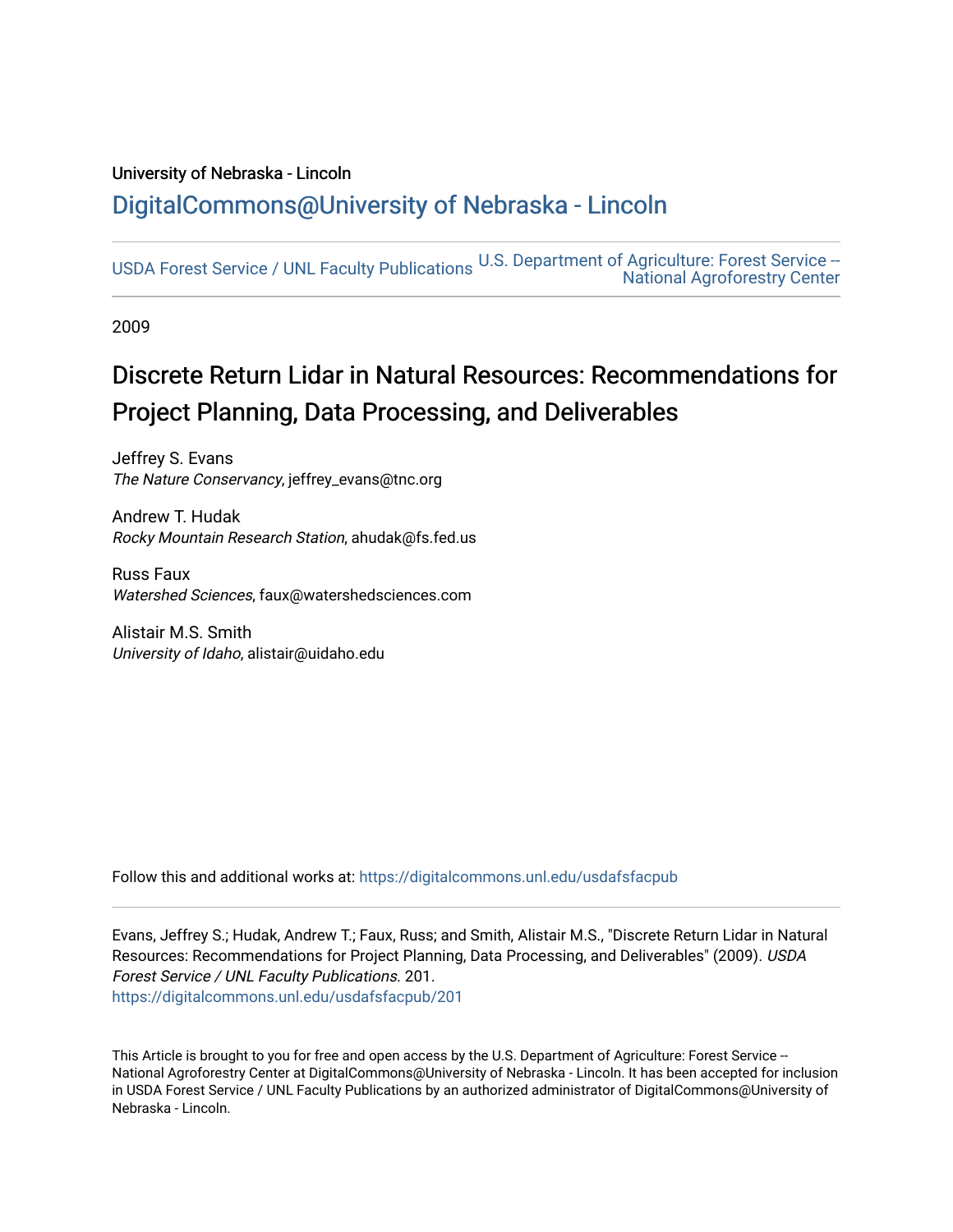*Remote Sensing*  **ISSN 2072-4292** www.mdpi.com/journal/remotesensing **OPEN ACCESS**

*Article* 

# **Discrete Return Lidar in Natural Resources: Recommendations for Project Planning, Data Processing, and Deliverables**

**Jeffrey S. Evans 1,\*, Andrew T. Hudak <sup>2</sup> , Russ Faux <sup>3</sup> and Alistair M.S. Smith <sup>4</sup>**

- <sup>1</sup> The Nature Conservancy, North America Region–Science. 117 E. Mountain Ave, Suite 201. Fort Collins, CO 80524, USA
- <sup>2</sup> Forest Service, U.S. Department of Agriculture, Rocky Mountain Research Station, Forestry Sciences Laboratory, 1221 S. Main St., Moscow, ID 83843, USA; E-Mail: ahudak@fs.fed.us
- <sup>3</sup> Watershed Sciences. Corvallis, OR 97333, USA; E-Mail: faux@watershedsciences.com
- <sup>4</sup> Department of Forest Resources, College of Natural Resources, University of Idaho, 6th and Line St. Moscow, ID 83844, USA; E-Mail: asmith@uidaho.edu
- \* Author to whom correspondence should be addressed; E-Mail: jeffrey\_evans@tnc.org; Tel.: +1-970-484-9598 ext. 114; Fax: +1-970-498-0225.

*Received: 1 September 2009; in revised form: 16 October 2009 / Accepted: 20 October 2009 / Published: 27 October 2009*

**Abstract:** Recent years have seen the progression of light detection and ranging (lidar) from the realm of research to operational use in natural resource management. Numerous government agencies, private industries, and public/private stakeholder consortiums are planning or have recently acquired large-scale acquisitions, and a national U.S. lidar acquisition is likely before 2020. Before it is feasible for land managers to integrate lidar into decision making, resource assessment, or monitoring across the gambit of natural resource applications, consistent standards in project planning, data processing, and user-driven products are required. This paper introduces principal lidar acquisition parameters, and makes recommendations for project planning, processing, and product standards to better serve natural resource managers across multiple disciplines.

**Keywords:** lidar; remote sensing; standards, processing; natural resources; forestry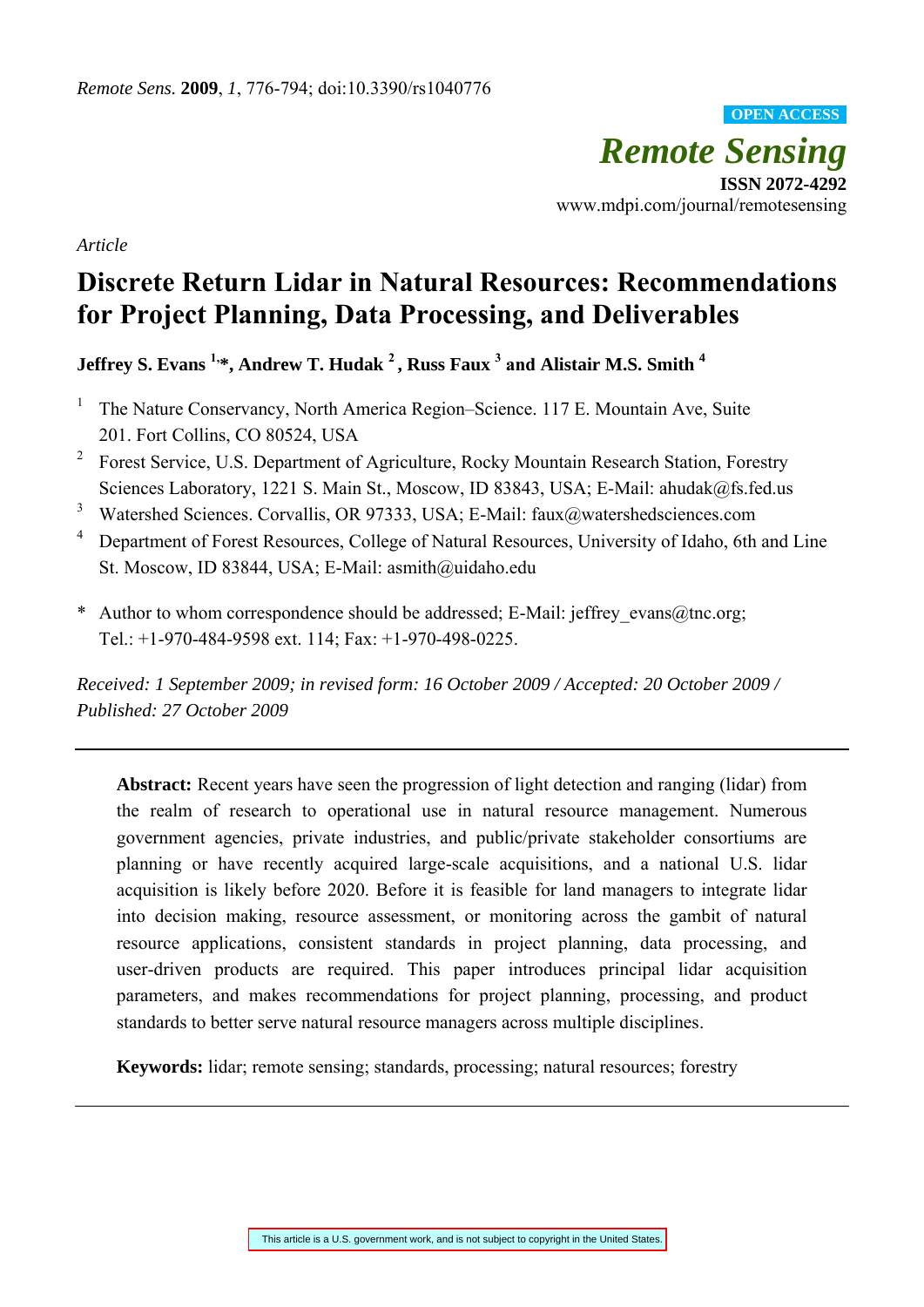#### **1. Introduction**

Discrete return Light Detection And Ranging (lidar) is quickly gaining prominence in natural resource research and management due to an inherent ability to represent complex vertical structures and ground surfaces with very high precision [1-3]. Lidar is now moving out of the research arena into operational use in natural resource management applications, leading to the need for standards in acquisition parameters to leverage data across disciplines [4]. Federal agencies, private organizations, and several U.S. states are actively planning and acquiring large-scale acquisitions. Planning is underway for a national lidar acquisition (http://lidar.cr.usgs.gov/) that would improve the National Elevation Dataset (NED) and provide other lidar-derived products for multiple users. Such a large and expensive endeavor underscores the need for accepted and consistent lidar data acquisition, processing, and product standards.

Lidar, in contrast to passive optical remote sensing data which rely on inference using some radiance measurement or reflectance index, provides direct measurements of elevation, from which vegetation height and cover density can easily be derived. This has been highlighted in recent years by the combination of high point density scanning laser altimetry data with high precision global positioning system (GPS) data, to provide very detailed three-dimensional information [5,6]. Lidar derived biophysical properties more directly inform us about the structure of the vegetation being observed (e.g., height/diameter relationships, biomass, and carbon allocation). The accuracy and resolution of forest structure and ground features that lidar provides makes it a very attractive tool in many natural resource applications including: ground surface mapping, geology [7], habitat assessment [8], timber resource planning [3], post disturbance assessment, fire and fuels [9], slope stability [10], hydrology [11], fisheries [12], and coastal change [13].

Lidar operates on the fundamental principle that the time taken for a laser pulse to travel from the sensor to a target and back again to the sensor enables calculation of the distance between the instrument and the scattering object(s). A critical step before the lidar can be used in applications is the conversion of these relative elevations to above ground heights [14,15]. Once this is accomplished a variety of information can then be extracted. For example, statistical distributions of canopy height, density, and intensity have provided a multitude of information regarding forest structure [16,17].

In 2002 the American Society of Photogrammetry and Remote Sensing (ASPRS) introduced the LAS (http://www.lasformat.org) binary data format [18], which has been widely adopted by lidar vendors as an industry standard. However, to enable non-lidar experts to use lidar data of consistent quality and to ensure that data are applicable across multiple disciplines, standards are still needed in acquisition parameters, processing, and subsequent data products. To meet this need, this paper provides a definition of parameters, provides recommendations for project planning, and introduces data processing. A set of proposed deliverable products is then presented, following processing level guidelines, which will make lidar data immediately usable by analysts with no lidar experience. In this paper, the primary focus will be on discrete return lidar operating in near-infrared wavelengths, the predominant form in which lidar data currently may be obtained.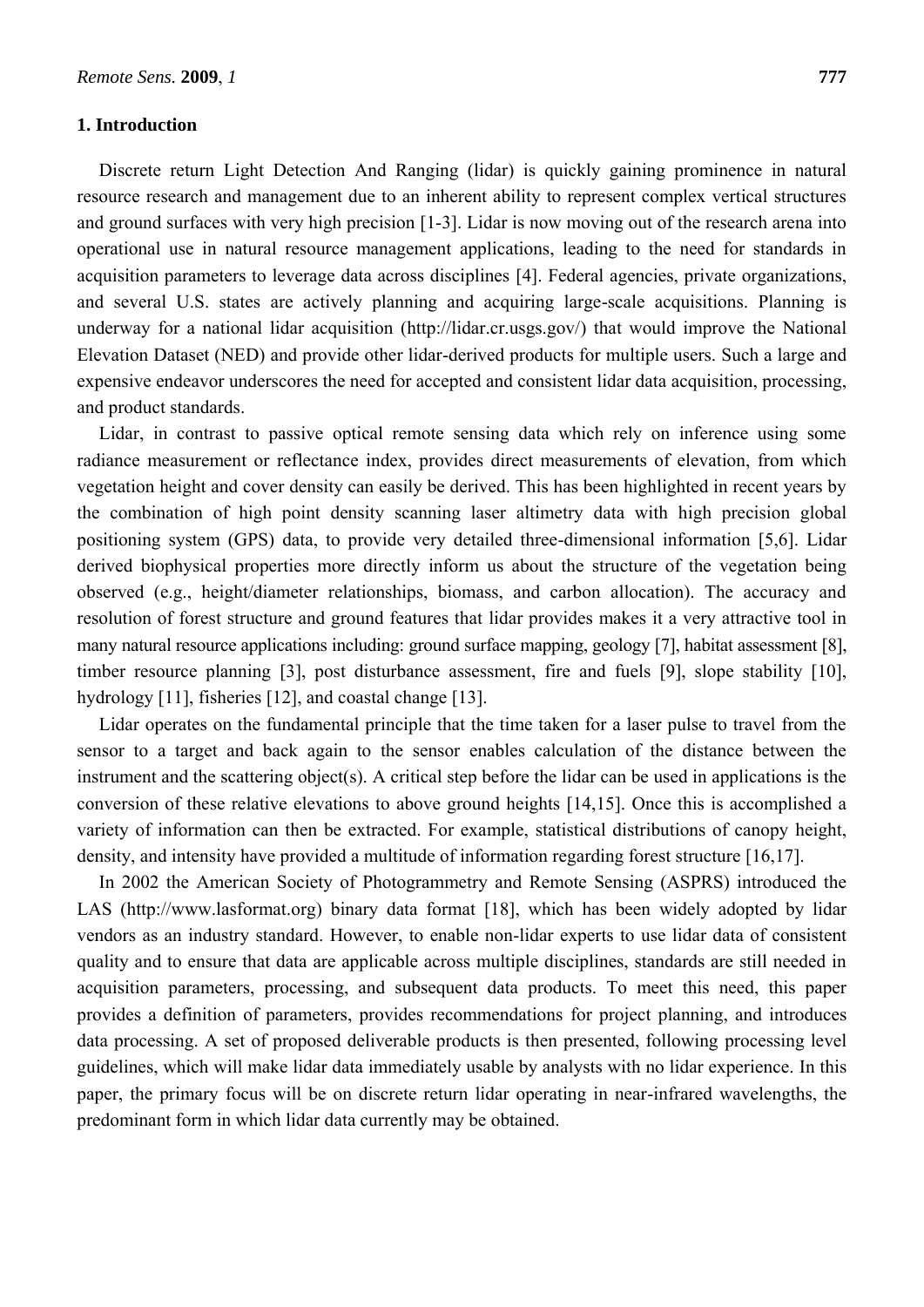#### **2. Project Planning**

Project planning is critical in ensuring that the resulting data are applicable to a variety of disciplines. Differences in acquisition parameters can have a significant effect on the lidar data. In the following section, a discussion of the elements needed in project planning and a definition of critical parameters is presented.

#### *2.1. Lidar Sensors*

Terrestrial lidar sensors can be categorized into three types: profiling, discrete return, and waveform. Early in the application of lidar for vegetation classification, profiling sensors effectively measured canopy height and predicted timber volume [19]. Profiling sensors are the simplest design of laser altimetry systems, where the sensor is recording only one return at fairly course sample densities along a narrow swath. With the addition of a scanning component, discrete-return lidar technology has improved to the degree that it is now possible to use lidar for large scale applications in remote sensing [20].

Discrete return lidar are small footprint (typically 20–80 cm diameter) systems that record one to several returns through the canopy, in a vertically non-systematic manner. The criterion for collecting multiple returns is based on the intensity of the laser energy returned to the sensor, with three to five return systems being most common. Waveform sensors digitize the total amount of energy returned to the sensor in fixed distance intervals, providing a continuous distribution of laser energy for each laser pulse.

Each lidar sensor technology (e.g., waveform, discrete return) has distinct advantages and disadvantages, making sensor choice both application (i.e., terrestrial, aquatic, bare-earth, vegetation) and scale dependent (resolution). Although small footprint waveform sensors are becoming commercially available they are much less mature for high-resolution natural resource applications and provide an overwhelming quantity of data. Previous waveform sensors have been large footprint instruments (3–8 m) that can exhibit low signal to noise rations compared to discrete return sensors. The larger footprint size of these waveform sensors increases the probability of the top of the tree being sampled, thus reducing height bias [2]. Discrete return systems, while commonly underestimating height, provide extremely high point densities and currently provide broader and more resolute representation of ground and canopy surfaces in the horizontal plane, making them advantageous for mapping. The ratio of ground to non-ground point volumes directly indicates light penetration through the canopy and has been shown to correlate strongly with forest structure [21,22].

Terrestrial lidar sensors for vegetation assessment operate in near-infrared wavelengths, typically 0.9–1.5 µm, with the most common being 1.064 µm. The main reasons for this are: 1) vegetation, soil, rock, etc. reflects strongly in these wavelengths, ensuring a relatively strong signal; 2) atmospheric transmittance is high at these wavelengths, ensuring minimal loss of signal from atmospheric scattering and absorption. Development of sensors such as the Experiential Advanced Airborne Research lidar (EAARL) small-footprint waveform sensor [23] operating in the blue-green wavelength range (532 nm) allows for lidar collection in a range of environments. In contrast to nearinfrared wavelengths, blue-green enables sub-surface information, such as stream morphology, to be collected in aquatic environments [12]. This sensor is still experimental and remains untested for the assessment of terrestrial vegetation or ground surface mapping. Considerations such as scattering, bias,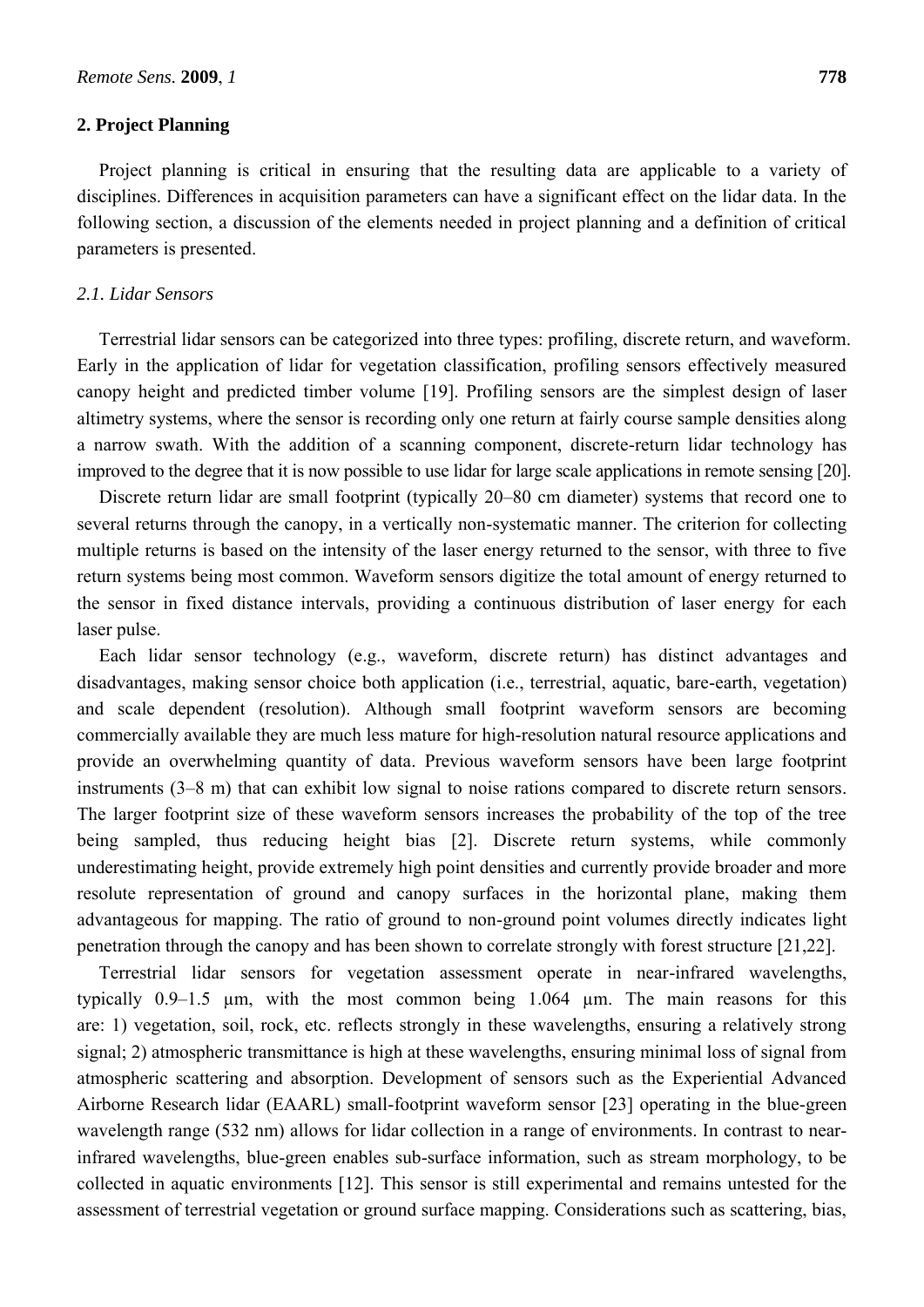signal-to-noise ratios, and atmospheric transmittance need further research before such blue-green sensors are widely applied to characterize non-aquatic ecosystems. Large strides have been made in the development of small footprint waveform sensors as well as other technologies (i.e., single-photon lidar, flash lidar). A comparison of discrete return and these developing technologies is out of the scope of this paper. Although, it should be noted that these are potentially important technologies and should be investigated as they become more widely available.

#### *2.2. Acquisition Parameters*

#### 1) Pulse repetition frequency (PRF)

Pulse repetition frequency (PRF) is the number of pulses per second (i.e., 50,000 KHz = 50,000 pulses per second) generated from the lidar system. The PRF is a primary factor in determining the pulse density that can be achieved on a single flight swath. Commercially available systems are currently capable of PRFs exceeding 150 KHz (e.g., Leica ALS50; Optech Gemini), which allow for increase pulse densities. However, the use of a high PRF requires a lower flight altitude above ground level which can be a limiting factor in extreme mountainous terrain. An experienced lidar provider can be very helpful in choosing a PRF that is suitable for the goals of the project.

#### 2) Number of returns

Discrete return lidar can record multiple measurements within a single laser pulse. If the reflected signal strength exceeds a given threshold, then the sensor will record another measurement, up to the maximum number allowed by the sensor (laser pulses reflected where there is no canopy will result in a single ground return per laser pulse). Lidar sensors use variable gain to compensate for landscape-level variations in ground brightness and surface object reflectivity, resulting in non-calibrated intensity values. Most commonly, depending on the sensor, 3–5 returns are possible per laser pulse. It is recommended that a sensor capable of at least three returns be specified. Some sensors and post-processing software assign additional return values that are data flags and not new measurements. These additional returns reference whether a return is single or one of several: first, intermediate (2nd, 3rd, etc.) or last. For example, data collected by TerraPoint® for the Puget Sound Lidar Consortium collected up to four returns per pulse. Return levels were 1–4 for returns when there were not last returns and 5–7 when there were last returns.

#### 3) Pulse density

Pulse density is the horizontal spacing between laser footprints (Table 1). This should not be confused with the actual density of lidar returns, which includes the vertical domain and is influenced by above ground objects. Since there can be multiple measurements recorded in a single pulse and there is overlap in the flight-lines, the point density is calculated as;  $[n * f] \times 2$  (where; *n*—Maximum number of potential returns per pulse and *f*—Number of laser pulses per areal unit. A value of 2 is assumed with 50% flight-line overlap, representing two separate sets of measurements for the same area associated with flight-line overlap).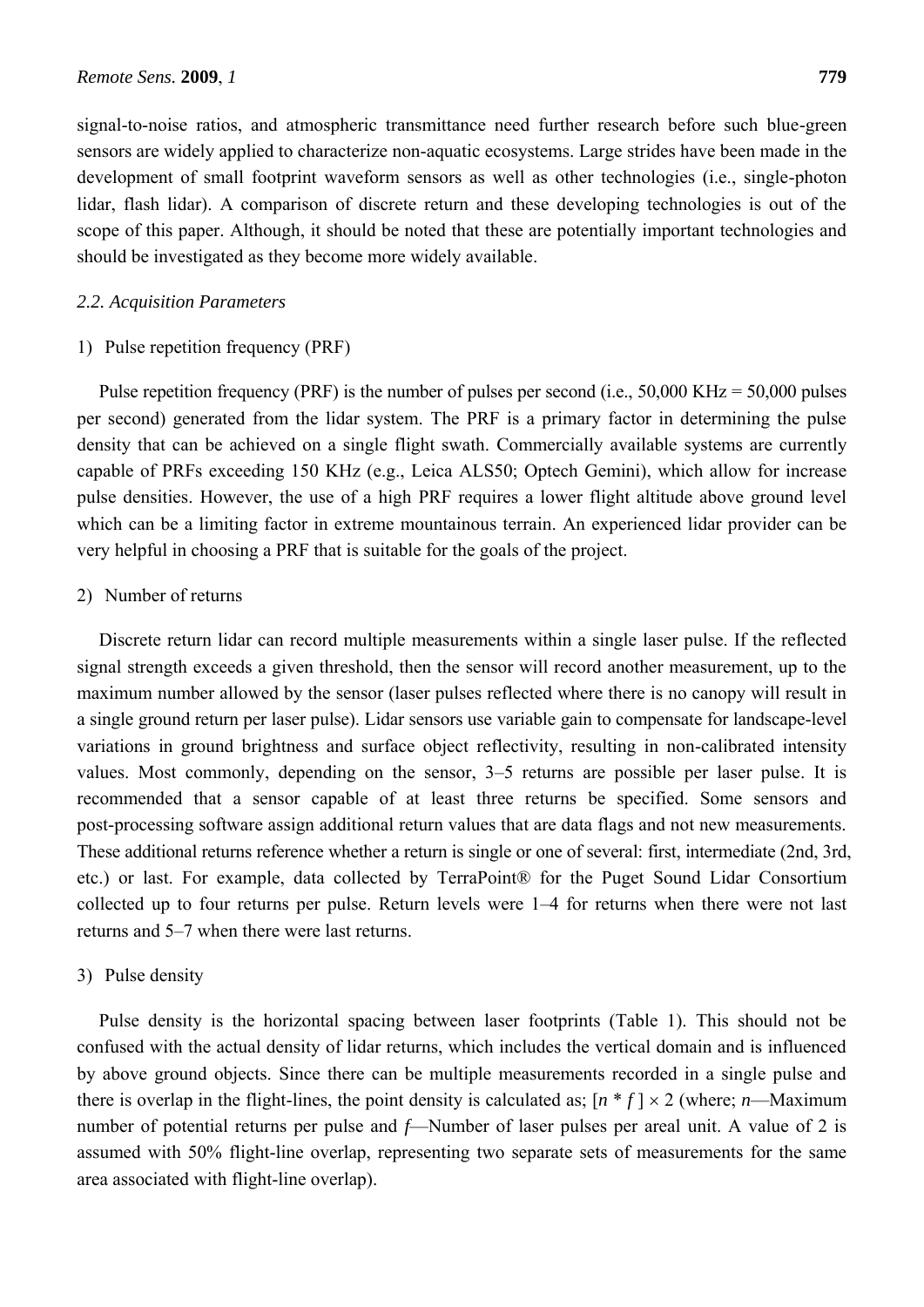The range of pulse densities is quite large (0.3 to 12 pulses/ $m<sup>2</sup>$ ) and the optimum is indicated by application. Sparser spacing allows for higher flying altitudes thus reducing the acquisition cost. However, higher data densities allow a broader range of applications by providing better resolution of terrestrial features and potentially a better ground model. For vegetation applications  $4-6$  pulses/m<sup>2</sup> is a good balance between cost and support of the application.

#### 4) Scan angle

Scan angle is the off-nadir angle at which the sensor acquires during scanning. High scan angles can reduce cost due to more ground being covered in a single flight line, resulting in less time acquiring data. Holmgren and Nilsson [24] simulated effects of scan angle on canopy characteristics and found that measurement error is introduced with scan angles  $>10^{\circ}$  off-nadir. Unfortunately, using a 10<sup>°</sup> threshold significantly increases the acquisition cost by increasing the number of flightlines required for complete coverage of an area while maintaining 50% overlap between adjacent flight lines. A maximum 15° scan angle was recommended to reduce measurement error, particularly in areas with very high relief [24]. A general recommendation is  $a < 12^{\circ}$  off-nadir scan angle, which equates to  $a < 24^{\circ}$  total look angle (Table 1).

| <b>Parameter</b>              | Value                                             |
|-------------------------------|---------------------------------------------------|
| Wavelength                    | $1.064 \mu m$                                     |
| Pulse Repetition Rate (PRF)   | $\sim$ 50–150 kHz                                 |
| Returns per pulse             | $3 - 4$                                           |
| Pulse width                   | 10 nano-seconds                                   |
| Beam divergence               | $10-80$ m rad                                     |
| Scan angle                    | $\leq$ 15° off-nadir, 30° total look              |
| Scan pattern $(s)$            | Ziz-zag, parallel, elliptical, sinusoidal         |
| GPS frequency                 | $1-2$ Hz                                          |
| <b>INS</b> frequency          | 50 Hz (200 Hz max)                                |
| Operating altitude            | 100–3,000 m (6,000 m max), average $\sim$ 2,000 m |
| Footprint size                | $0.10 - 0.30$ cm                                  |
| <b>Pulse Density</b>          | $>$ 4 pulse/m <sup>2</sup>                        |
| Accuracy (Vertical/Elevation) | $< 0.15$ m                                        |
| Delivery format               | Binary lidar exchange format (LAS)                |

**Table 1.** Common lidar sensor parameters for natural resource applications.

#### 5) Flight line overlap

Overlap of flight lines is an important factor to ensure proper representation of objects. Data should be acquired with at least 50% overlap of parallel flight lines. By acquiring lidar data with 50% overlap, objects are scanned with multiple look angles, providing more complete 3-dimensional representation of any given object. Also, parallel flight lines allow more rigorous and efficient swath-to-swath adjustments to remove swath biases.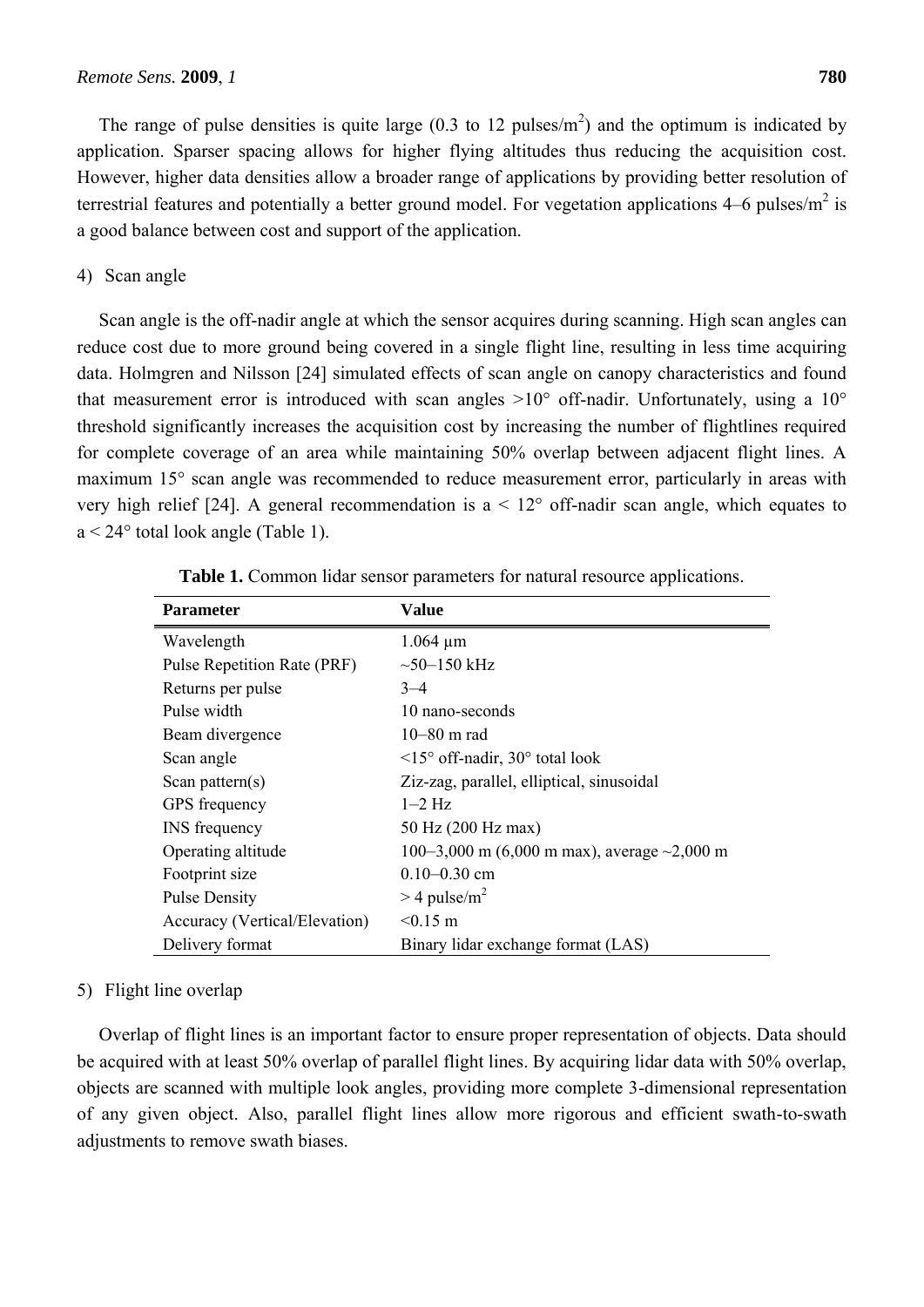#### 6) Data collection schedule

Data should not be collected while there is snow cover (unless snow monitoring is the application) nor during inclement weather conditions (high winds, rain, fog, low cloud cover, or smoke) that would significantly diminish the quality of the data. Another consideration is planning the acquisition during leaf-on or leaf-off periods. Lidar collected during leaf-off periods can have more ground returns in densely vegetated areas (e.g., riparian), however the trade off is often a reduced temporal acquisition window given the competing consideration of no snow cover. With the high point densities that current lidar sensors collect, it is highly probable that a good ground surface can be derived during leaf-on periods depending on the prominent land cover types in the study area.

#### 7) Geodetic control

Geodetic GPS Base Station locations should be control points in the High Accuracy Reference Network (HARN) or the Continuous Operation Reference System (CORS) with orthometric or ellipsoidal elevations determined by differential leveling or a GPS collecting multiple occupations with control base lines of <18 mm. The vendor should report which base points were used on particular flights and areas and should also provide kinematic GPS ground survey locations with accuracy of <2 cm root mean squared error (RMSE) across the project area.

8) Equipment and processing software

The vendor should list all equipment, hardware, and software that will be used during the course of the project including: aircraft, laser equipment, IMU, GPS equipment, and processing software. Also, the vendor should indicate availability of equipment as well as capability of software to accommodate the project requirements in terms of deliverables.

#### 9) Accuracy

Methodologies for determining and reporting vertical and horizontal accuracy should adopt standards as outlined in FGDC-STD-007 (Federal Geographic Data Committee, 1998) and NGS-58 (NOAA, 1997). For bare earth surface on low to moderate slopes, the data should conform to a minimum accuracy standard of <15 cm vertical and <55 cm horizontal RMSE (Root Mean Square Error).

- a) Horizontal control should be established and as necessary adjusted to the HARN utilizing dual frequency receivers with surveys done to at least third-order, Class 1 specifications as promulgated by the Federal Geodetic Control Subcommittee (FGCS). Vertical control should be established using differential levels according to third-order Class 1 FGCS specifications. Vertical control should be tied to NGS benchmarks in a specified vertical datum (e.g., NAVD88).
- b) Accuracy can be assessed by comparison of laser points to independent, real time kinetic (RTK) ground level survey data and/or level A National Geodetic Survey (NGS) controls. Control measurements across multiple flight lines can be used to compare laser points collected along a variety of surfaces (e.g., roads, vegetation types, and varying slopes). Accuracy assessment will provide the root mean square errors, skewness of the distribution, and error percentiles.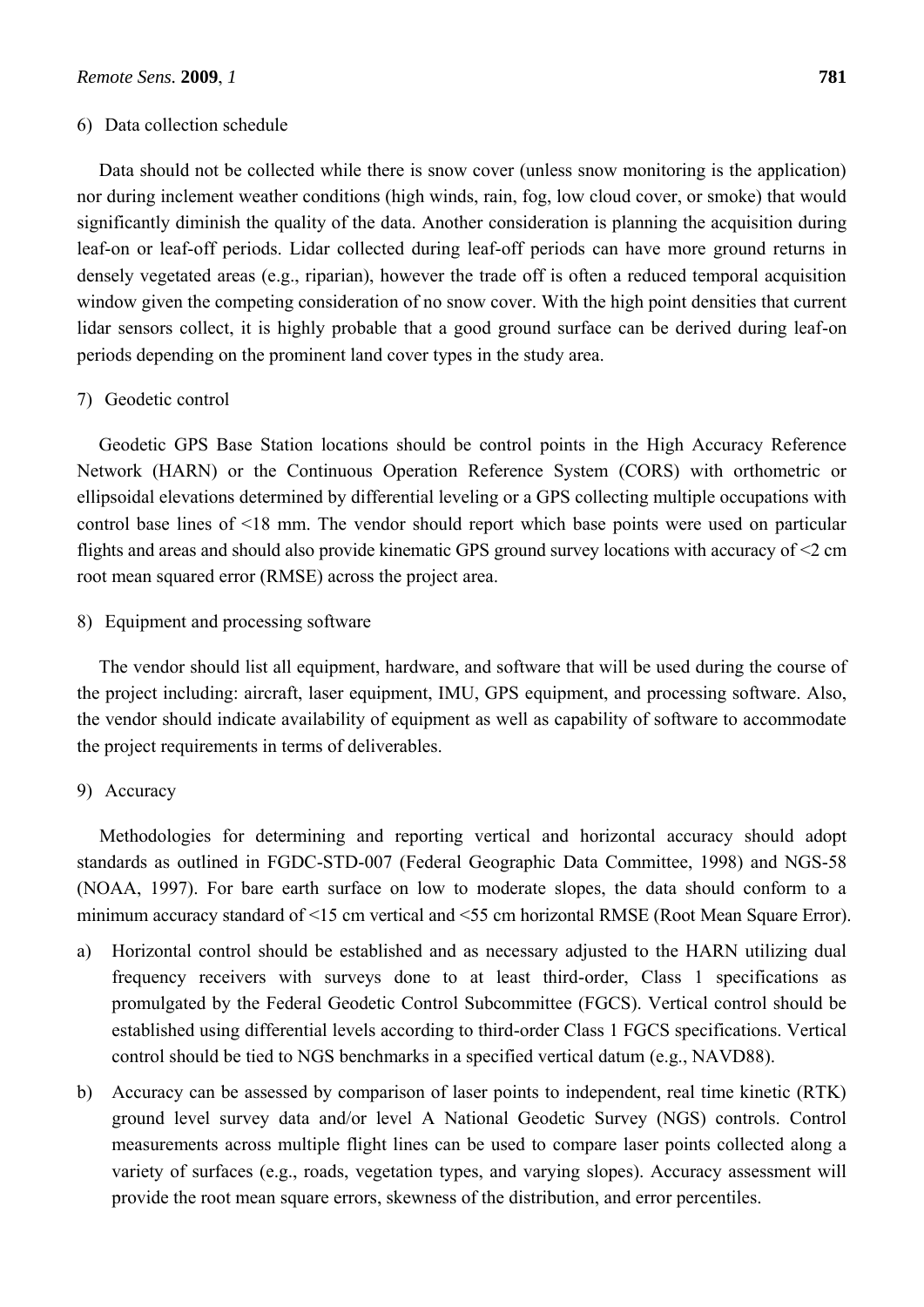c) Precision is a measure of the ability to place consistent points on the same target, below a desired range of deviation. Precision can be assessed by comparison of independent lidar returns reflected from the same object. Laser points that paint a given target, whether sampled in the same flight line or overlapping lines, must provide consistent measurements.

#### 10) Data voids

Data voids are commonly considered areas greater than four times the post-spacing of data. Data voids caused by system malfunctions, data dropout, or flight line data gaps are considered unacceptable and should require new flights. Water absorbs near-infrared light, reducing pulse intensity and resulting in data dropouts; thus, water bodies are an unavoidable and acceptable source of data voids.

#### 11) Vendor references

The vendor should provide a list of projects similar in scope and complexity as the proposed project. Included should be a brief description of relevant projects, services provided, type of terrain including vegetation, project cost, accuracy, and any other pertinent information. Optionally, the customer can request a sample of lidar data the vendor has produced in similar physical settings with similar acquisition parameters.

#### 12) Aerial photography

For many, digital aerial imagery or photography is a tempting product to acquire coincidentally with lidar. However, the optimal parameters for lidar acquisitions differ substantially from those for aerial photography. Photography is better acquired at much higher altitudes where the atmosphere is much more stable. Moreover, topographic and canopy shadowing constrain the optimal acquisition window to +/− 2 hrs from solar noon, while lidar is not limited by this constraint (indeed, lidar may be flown at night). Thus, standardizing flight parameters for simultaneous lidar and photography acquisitions overly constrains the lidar acquisition window and can compromise the quality of both data collections. From either a technical or a business standpoint, it makes little sense to mount lidar and camera systems on board the same aircraft, so few vendors do it.

#### **3. Data Processing**

With a few exceptions (e.g., Puget Sound Lidar Consortium, NOAA), there is a notable lack of standards regarding processing, deliverables, and data quality. We review a few issues relating to data processing and quality and propose four levels of processing that are intended as a starting point for standardization of data deliverables. We hope this will provide the reader with an understanding and an expectation of what lidar can provide.

#### *3.1. Data Evaluation*

Much of the quality assessment, with regard to relative accuracy, will be provided by the vendor. Geometric accuracy, in reference to local controls, should be reported as well as consistency of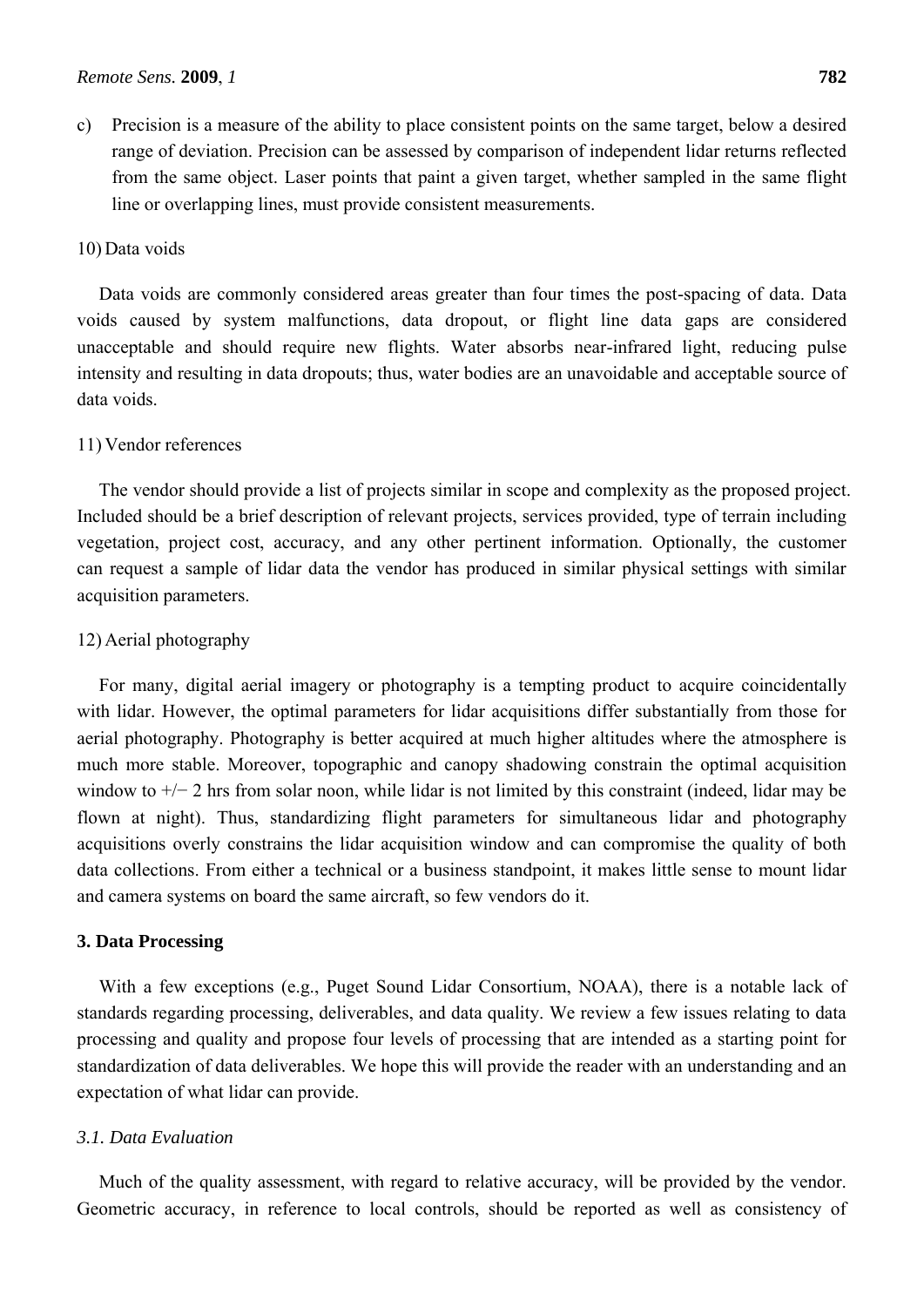measurements between adjacent flight lines. It should become common practice to have an independent validation data for quality assurance.

#### *3.2. Ground Surface Model Generation*

The first step in generating a ground surface (Digital Elevation Model) and deriving heights from the elevation measurements is to separate ground from non-ground returns. This is accomplished through the application of a classification or filtering model to the point cloud. Several methods have been proposed [14,25-27] covering a gambit of statistical and mathematical solutions. Many approaches require extensive manual post processing to arrive at a surface with minimal errors of omission (classifying ground returns as non-ground) or commission (classifying non-ground returns as ground). Several methodologies use fixed kernel sizes and assume ground returns are local minimums within the point cloud, or that the ground cannot exhibit slopes steeper than a set angle [27]. Although such methods have been useful in urban settings and gentle terrains, they have had limited success in dense forest with step terrains due to complex slope and vegetation interactions [14]. Such fixed kernel-based methods exhibit considerable errors when encountering features without a characteristic size. To overcome these issues, Evans and Hudak [14] proposed an iterative multiscale spline model to identify positive curvatures that represent non-ground returns in densely forested areas occurring in complex terrains.

Although curvature based approaches appear robust in forested environments they do not perform well in urban environments, specifically in identifying returns associated with buildings. Zhang *et al*. [25] introduced a method using a mathematical morphology filter and a progressive window size that filters points associated with buildings with minimal error. The ideal solution for ground classification would be a hybrid approach, exploiting the strengths of multiple methods that address the complex geometries inherent in real landscapes characterized by lidar point clouds [14].

If the contract specifies that the vendor derive a bare earth model, then it should also specify standards on accuracy, review, and editing. The vendor should also provide information on the model including: model/software used and any specific details relating to modifications in the normal work flow (i.e., application of methods to account for specific terrains or vegetation).

#### **4. Deliverables**

Following the logic commonly used in delivering image products in spectral remote sensing (e.g., Landsat), we propose deliverables be divided into 5 levels of processing.

**Level 0**—Level 0 products are the raw sensor data as recorded on the aircraft. Obtaining data in this form would not be of interest to the vast majority of users in the natural resource fields. However, recognizing that those in engineering and other more technical fields may be interested in developing, testing, or applying their own IMU or GPS corrections, the raw data should be archived and made available for such uses. Data should be archived as ellipsoidal heights to accommodate future improvements to the geoid and facilitate subsequent reprocessing. Since this paper is focused on natural resource applications, no further mention of Level 0 products will be made, other than to recognize that this proposed naming convention for different levels of lidar product deliverables is meant to accommodate all potential users of lidar data.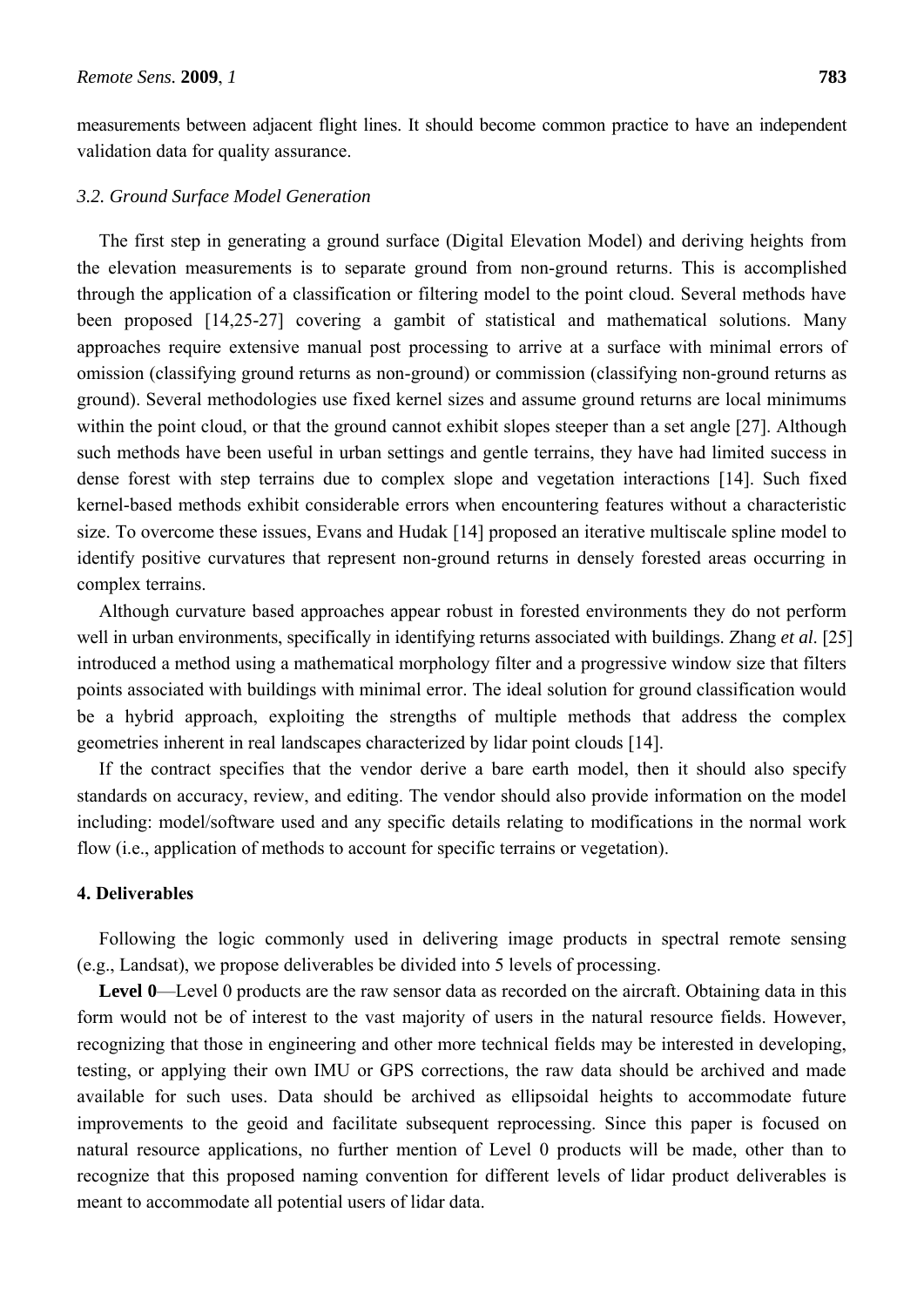**Level 1**—Level 1 processing consists of corrections performed by the vendor to address conversion of data from raw format, geo-correction of raw returns using GPS base station and IMU data, projection and datum transformations, tiling, sensor corrections, and data-format.

Geometric correction—Vendor will extract data from sensor and perform geometric correction and transformation into a specified geographic projection system and vertical datum with orthometric elevations.

Sensor Corrections—Vendor will perform all post processing to correct for pitch, yaw, and roll of the aircraft. Outlier points should be identified and removed. Common sources of outliers are birds and multi-path returns that record an elevation below the ground surface.

Tiling—Tiling is a convenient way of standardizing and controlling the quantity of data in a given file by dividing data into manageable blocks. It is imperative that the vendor provide the source flight line identifier (PointSourceID in LAS file), so that overlap error can be assessed and the original flightlines reconstructed if necessary. Tiling can be specified as original flight lines, by area of each tile (e.g., 1 km blocks), or maximum number of points per tile. Specialized tiling schemes can also be requested with provided data (e.g., watershed boundaries).

Data format—Lidar data should be delivered in LAS format following the American Society for Photogrammetry and Remote Sensing (ASPRS) format standards (http://www.lasformat.org). At a minimum, this includes X-coordinate, Y-coordinate, elevation, return number, intensity, and scan angle for each return. The data should be delivered with a metadata file describing field notation of the acquisition.

**Level 2**—Products derived from basic post-processing utilize procedures common to all discrete return lidar. This processing can be requested from the vendor for an extra cost or performed by a qualified lidar analyst.

Classified Ground Returns—Point coverage of classified ground returns derived using a classification or filtering model. These can be flagged in a unique classification field (a value of 2 in LAS point classification), can be set to 0 in a height attribute, or can be a separate point dataset, although this is not recommended unless the original integrity (i.e., spatial location) of the data is maintained. It is very important that the original spatial location and density of returns be retained to enable full analytical capacity.

Digital Elevation Model (DEM)—Raster or triangulated irregular network (TIN) elevation layer interpolated from the classified lidar ground returns, representing the bare ground surface (Figure 1a).

Digital Surface Model (DSM)—Interpolated raster or a triangulated irregular network (TIN) of elevations using all or first lidar returns, representing the surface of all objects in the landscape (Figure 1b).

Intensity—Interpolated raster or a triangulated irregular network (TIN) of intensity values of first returns. The intensity image is analogous to a digital orthophoto. However, intensity values are acquired using a variable gain making the values non-calibrated.

Point heights—Point data of above ground surface heights for all returns in the point cloud. This is an added attribute field in the lidar point cloud, which first requires the points to be classified as ground/non-ground, and the interpolated ground DEM surface subtracted from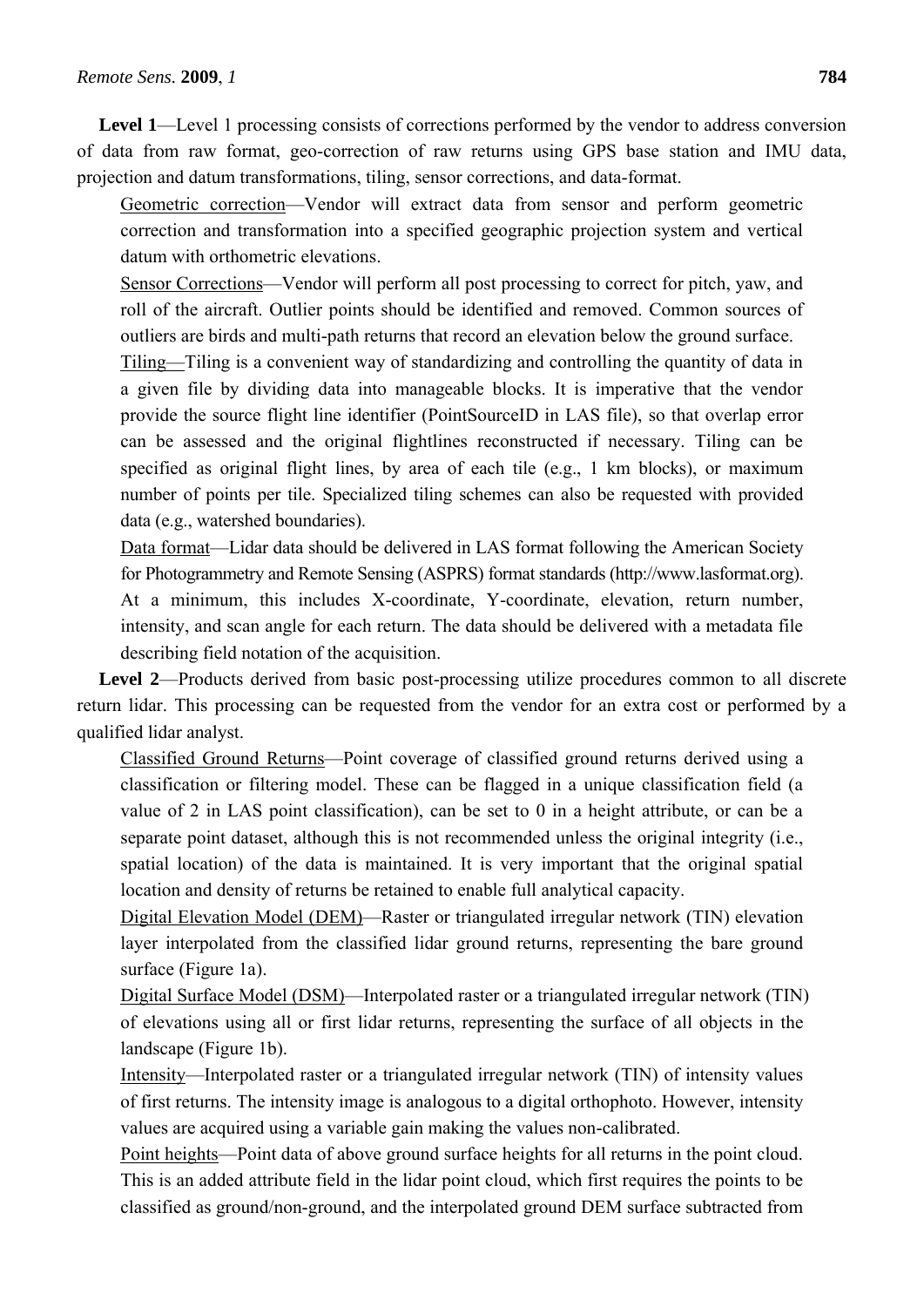the point elevations, to derive point heights. We propose that a point height attribute be added as a standard field to future versions of the LAS format.

**Figure 1.** Shaded relief of: **(a)** all return Digital Surface Model (DSM), and **(b)** ground return Digital Elevation Model (DEM).



**Level 3**—These products are tailored for specific applications and are based on transformations, ratios, and simple calculations. Vendors do not usually offer this level of processing but they can be performed by a qualified lidar or GIS analyst. These variables are not derived using predictive models. Here are a few examples:

Canopy height—Raster of maximum vegetation height within a defined bin (Figure 1).

Canopy density—Raster of density of aboveground vegetation returns within a defined bin. Analogous to canopy cover (Figure 2a). A ground threshold (*t*) can be applied where the height denoting vegetation returns is >*t*. This allows for vegetation density that is close to the ground to be excluded, providing a better representation of trees. Calculated as;  $[(n_v > t)/n] \times 100$  (where;  $n_v$  = Number of vegetation returns,  $n =$  total number of returns, and  $t =$  is the ground threshold).

Stratified canopy density – Rasters of vegetation density within a defined bin, stratified by height ranges (Figure 2b). Calculated as;  $[n_i/n] \times 100$  (where;  $n_i$  = Number of returns in height range  $i$  and  $n =$  total number of returns).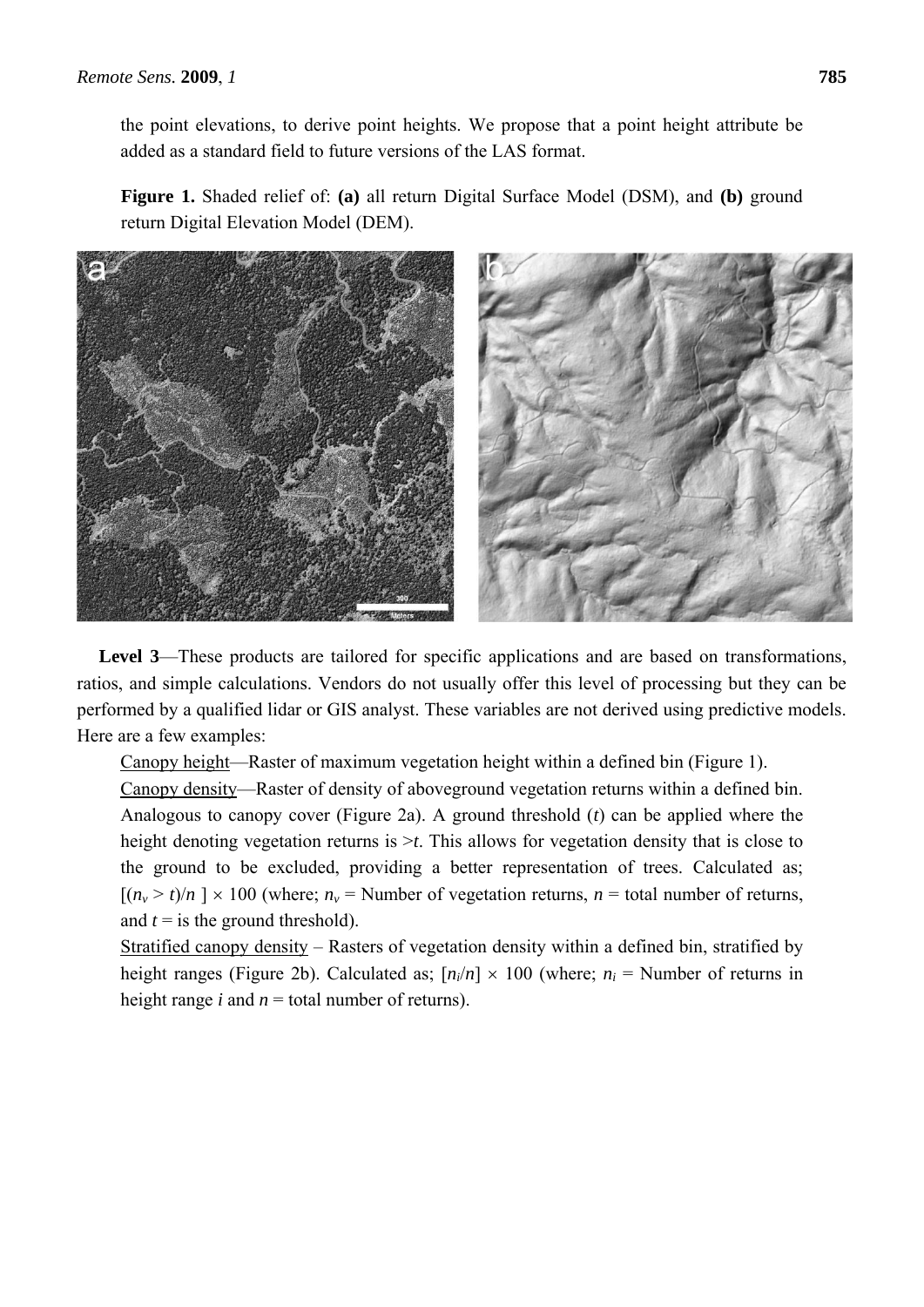**Figure 2**. Cross-sectional canopy density. **(a)** Vertical white lines represent vertical bins and **(a)** corresponding vegetation density grid. **(b)** Stratified vertical bins with 4 corresponding strata; vertical white lines represent vertical bins and horizontal lines represent cross-sectional height ranges (1. 1 m–5 m, 2. 5 m–20 m, 3. 20 m–30 m, 4. >30 m).



**Level 4**—These are variables derived from lidar height, density, and intensity data distributions and are designed for specific modeling applications such as: tree density, biomass, basal area, volume, crown competition factor, and slope stability. Predicting these variables requires field or some form of ancillary data. Vendors do not commonly offer this level of processing and modeling should be performed by an experienced analyst that specializes in the desired application. Table 2 includes some commonly used and newly proposed metrics used in vegetation modeling [16,21,22] based on the distribution of point values within a bin. Because these metrics are calculated within bins they can easily be mapped and rescaled based on the binning approach. Metrics fall into two groups; 1) Metrics calculated on numeric values (i.e., intensity, elevation, canopy height). 2) Metrics representing density of points (i.e., canopy density, stratified canopy density). Given the resolution of lidar data common geomorphometric variables such as watershed or flood-plain delineation can be challenging often requiring an experienced lidar analyst. For a review of additional variables used in natural resources please see Hudak *et al*. in this issue.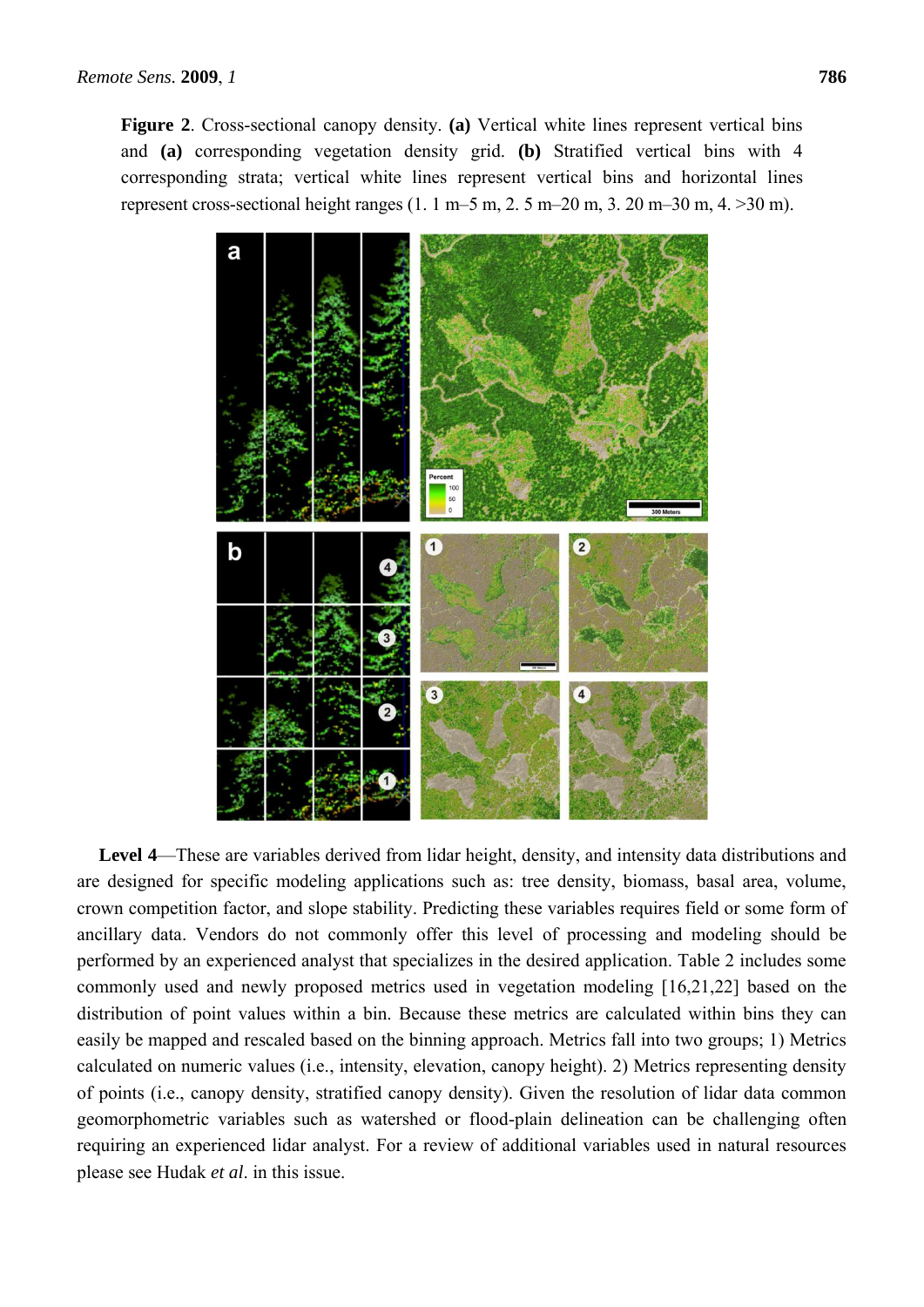**Table 2.** Proposed metrics used in vegetation modeling. Metrics are calculated directly on binned point cloud and can be calculated on elevation, heights, intensity, and point densities. Where;  $x =$  numeric variable,  $n =$  number of observations,  $\mu =$  mean,  $\sigma =$  standard deviation,  $\lambda$  = frequency.

| <b>Metric</b>                         | <b>Description</b>                                                                                                                                                                                         |
|---------------------------------------|------------------------------------------------------------------------------------------------------------------------------------------------------------------------------------------------------------|
| Minimum                               | Minimum value $(x)$                                                                                                                                                                                        |
| Maximum                               | Maximum value $(x)$                                                                                                                                                                                        |
| Range                                 | [maximum $(x)$ – minimum $(x)$ ]                                                                                                                                                                           |
| Arithmetic Mean $(\mu)$               | $\sum_{i=1}^N x_i$                                                                                                                                                                                         |
| Standard Deviation $(\delta)$         | $\frac{\sum x_i^2 - \frac{(\sum K_i)^2}{N}}{n-1}$                                                                                                                                                          |
| Variance $(\delta^2)$                 | $\sum (X_i - X)^2$                                                                                                                                                                                         |
| Percentiles                           | $\frac{n-1}{5^{\text{th}}$ , $10^{\text{th}}$ , $25^{\text{th}}$ , median (50 <sup>th</sup> ), 75 <sup>th</sup> , 95 <sup>th</sup> percentile values ( <i>x</i> )                                          |
| Median Absolute Deviation from Median | $median_i(X_i - median_i(X_i))$                                                                                                                                                                            |
| Dominate Mode                         | Value of the dominate mode in a kernel density estimate $(x)$                                                                                                                                              |
| Skewness                              |                                                                                                                                                                                                            |
| Kurtosis                              | $\frac{\sqrt{n}\sum_{i=1}^{n}(x_i - \mu)^3}{\left(\sum_{i=1}^{n}(x_i - \mu)^2\right)^{3/2}}$<br>$\frac{\frac{1}{n}\sum_{i=1}^{n}(x_i - \mu)^4}{\left(\frac{1}{n}\sum_{i=1}^{n}(x_i - \mu)^2\right)^2} - 3$ |
| Interquartile Range                   | [75 <sup>th</sup> percentile (x) - 25 <sup>th</sup> percentile (x)]                                                                                                                                        |
| Coefficient of Variation              | $(\sigma/\mu)$ 100                                                                                                                                                                                         |
| Number of Modes                       | Number of modes from a kernel density estimate $(x)$                                                                                                                                                       |
| Difference between Min and Max Mode   | [maximum mode – minimum mode] from a kernel density<br>estimate $(x)$                                                                                                                                      |
| Canopy Relief Ratio                   | $\mu(h \rightarrow h)$ – min(height)<br>$max(height) - min(height)$                                                                                                                                        |
| Percentage of Returns That are First, | $[n_i   return number]]$<br>100                                                                                                                                                                            |
| Second, Third, etc.                   | N                                                                                                                                                                                                          |
| Texture                               | $\sigma(n_i > height(0)$ and $\leq height(1)$ ]                                                                                                                                                            |
| Number of Ground Returns              | $n$   Classified Ground Returns                                                                                                                                                                            |
| Number of Non-ground Returns          | $n$   Classified Non-Ground Returns                                                                                                                                                                        |
| Density                               | $\sqrt[n_i nonground]$ <sub>100</sub>                                                                                                                                                                      |
| <b>Stratified Density</b>             | $[n_i > x_1$ and $\lt x_2]$ 100<br>$\boldsymbol{N}$                                                                                                                                                        |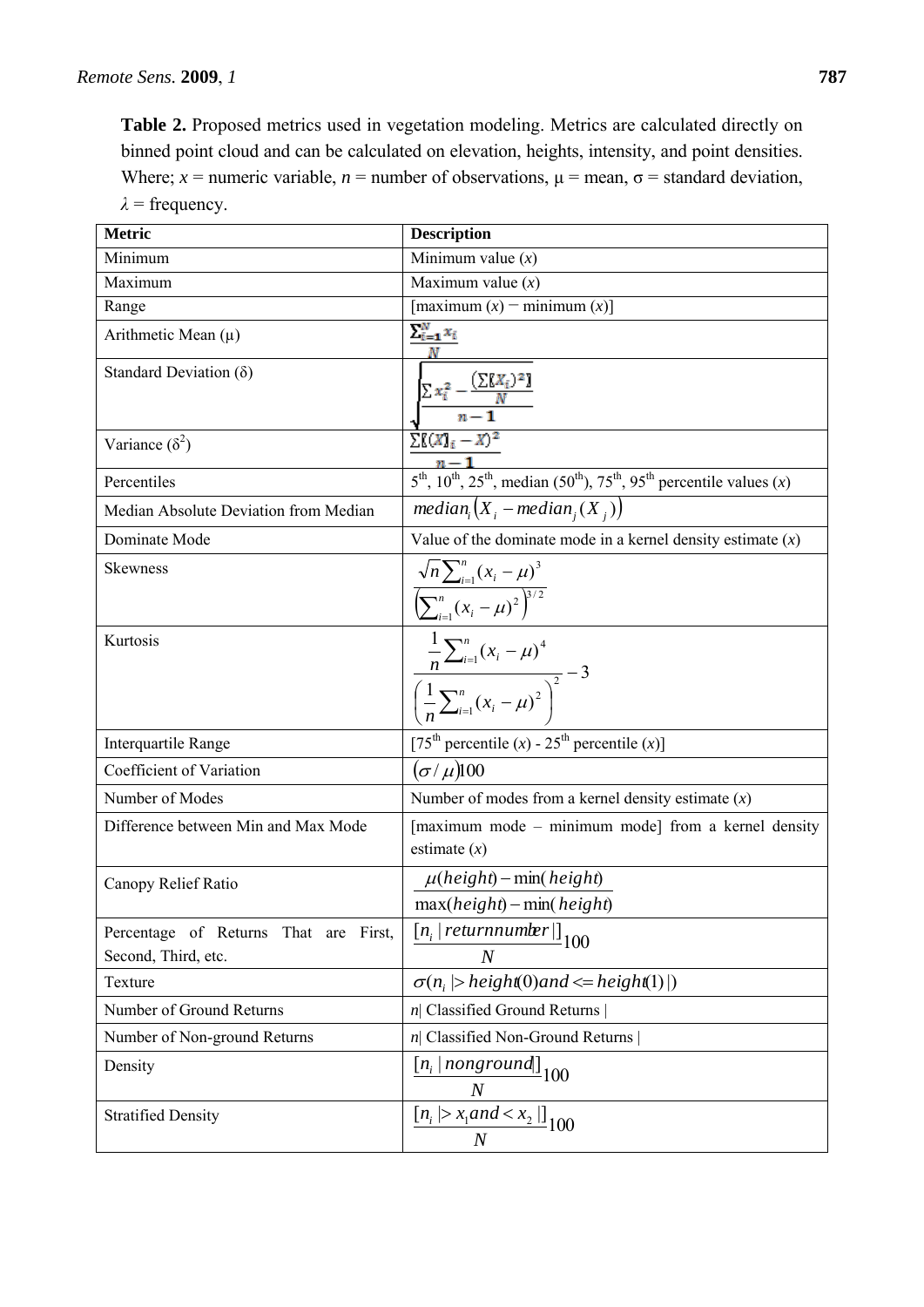#### **5. Discussion**

The efficiency and utility of lidar in predicting and improving our understanding of vegetation structure, ecosystem dynamics, landscape change, and habitat utilization has been demonstrated [1-3,8]. Besides predicting currently used environmental and vegetation metrics, lidar remote sensing can be used to develop new metrics that may push forward understanding of forest structure and the spatial dynamics of ecosystem processes.

Although the initial cost of lidar seems high, the benefits of high-resolution, landscape-level structural data easily counterbalance cost considerations. Comparison to traditional inventory methods is difficult, partially due to lidar producing a landscape-level representation of structural metrics whereas stand-based inventories capture little landscape variation and may not even follow a sampling design. Lidar also shows great promise as a sampling tool over a subset of an area and as an unbiased source of inventory information. A subsampling approach, although not spatially explicit, could provide very accurate inventory information over large areas for a fraction of the cost of a landscape-wide acquisition. Applications aimed at vegetation modeling (e.g., biomass assessment, carbon inventory, stand development) often require that plot data be acquired within a comparable time frame to the lidar data. This can be accomplished through the implementation of a well-considered sample and plot design with accurate georeferencing of ground plots. The nature of physically-based high-resolution data is that locational and temporal differences between lidar and plot reference data can translate into comparatively large errors [3]. Photo-interpreted stands tend to be highly spatially and structurally variable making them an inappropriately scaled unit for relating to lidar based on stand level inventories. The optimal sampling and plot designs for relating field and lidar data differ from traditional stand exam based inventories, adding additional considerations to plot design that are beyond the scope of this paper. Further insight may be gained from Hudak *et al.* (this issue).

Lidar provides a means of exploring complex landscape-level ecological relationships. With the current need for a more holistic assessment of forest ecosystems balancing commercial timber resources with noncommercial vegetation, invertebrate and vertebrate ecology, water quality, soil fertility, along with the recreational and cultural resources, arguments for standards are strongly supported. Before nation-wide acquisitions are implemented, planners should ensure that the ensuing data can be leveraged across as many disciplines as possible.

### **6. Conclusions**

The parameters and deliverables outlined in this paper are proposed as a starting point to achieve a standardization of lidar data that will provide a wide array of useful products to the broad user community. It should be stressed that lidar technology is developing at a rapid rate along with new applications. As technology standards continue to evolve and improve, data acquisition, parameters, processing approaches, and deliverables should remain fluid and be reassessed on a regular basis. Developing technologies such as; small footprint waveform, single photon, and flash sensors may provide alternatives to discrete return lidar. However, discrete return lidar will continue to play an important role in natural resource decision making for the foreseeable future.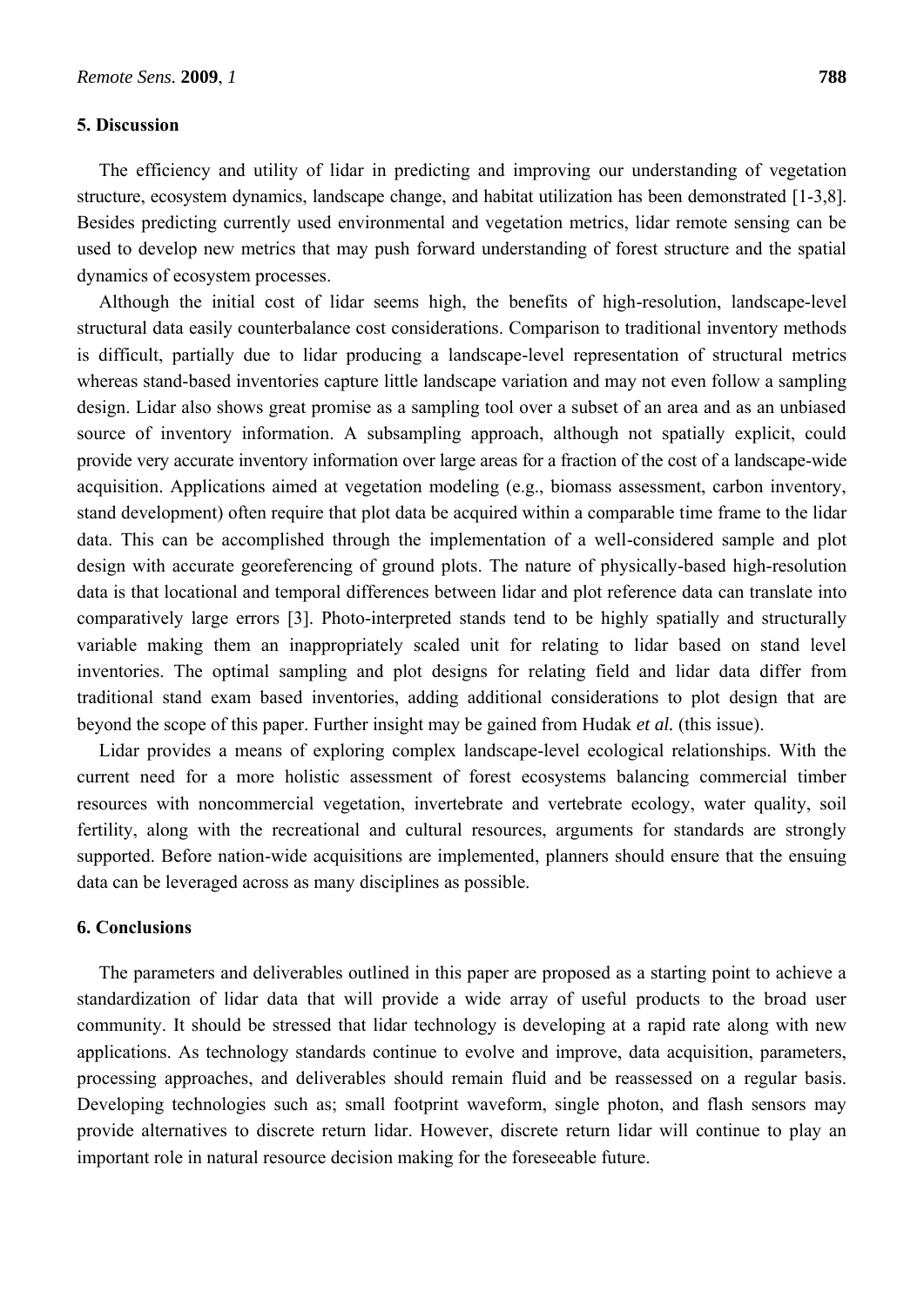## **Acknowledgements**

This research was funded through the Sustainable Forestry component of Agenda 2020, a joint effort of USDA Forest Service Research and Development and the American Forest and Paper Association. Additional funding was provided by the Rocky Mountain Research Station. We would like to thank M. Falkowski and P. Gessler for valuable discussion in the development of this manuscript.

## **Appendix** A**—Glossary of Lidar Related Terms**

**Accuracy**: The statistical comparison between known (surveyed) points and measured laser points. Typically measured as the standard deviation  $(\sigma^2)$  and root mean square error (RMSE).

**Bin**: A set of aerial units that can be overlaid on the lidar point cloud to summarize or aggregate the data. Commonly a raster surface with a defined cell size is used, although a bin can be any set of landscape units such as stand boundaries.

**Canopy Height Model (CHM)**: The maximum lidar height value identified in a cell after the lidar point data are binned or interpolated.

**Classification**: The process of identifying points as ground or non-ground (also referred to as filtering). The LAS standard defines several classes including: ground, low vegetation, medium vegetation, high vegetation, building, and water.

**Contours**: Lines that represent known elevations with intervals typically recorded in feet. It is standard practice to develop minimum contour intervals with data that have an accuracy of two standard deviations  $(\sigma^2)$ .

**Canopy Cover (Crown Cover)**: The proportion of ground covered by a vertical projection of the outermost perimeter of the natural spread of foliage or plants, including small openings within the canopy.

**Canopy Density (Crown Density)**: Amount and compactness of the foliage of the crowns of trees and shrubs.

**Digital Elevation Model (DEM)**: A raster surface derived from interpolating the elevation values of the classified lidar ground points.

**Digital Surface Model (DSM)**: A raster surface derived from interpolating the elevation values of all lidar points.

**Filtering**: A term commonly used for point classification based on the notion of filtering out (discarding) non-ground points.

**Footprint**: The size (radius) of the laser pulse once it starts interacting with objects.

**Geometric Correction**: The process correcting the GPS readings, tying the data to local controls, and applying a coordinate system to the lidar point cloud. Geometric correction is performed by the vendor and is a critical step in the QA/QC. Error should be reported as vertical and horizontal.

**Height**: A value calculated for every lidar point representing the height of a point above the ground surface once the ground elevations are subtracted. See also, canopy height model (CHM).

**Intensity**: The peak power ratio of the laser return to the emitted laser. This is a function of surface reflectivity.

**Last Return:** The last measurement in a laser pulse.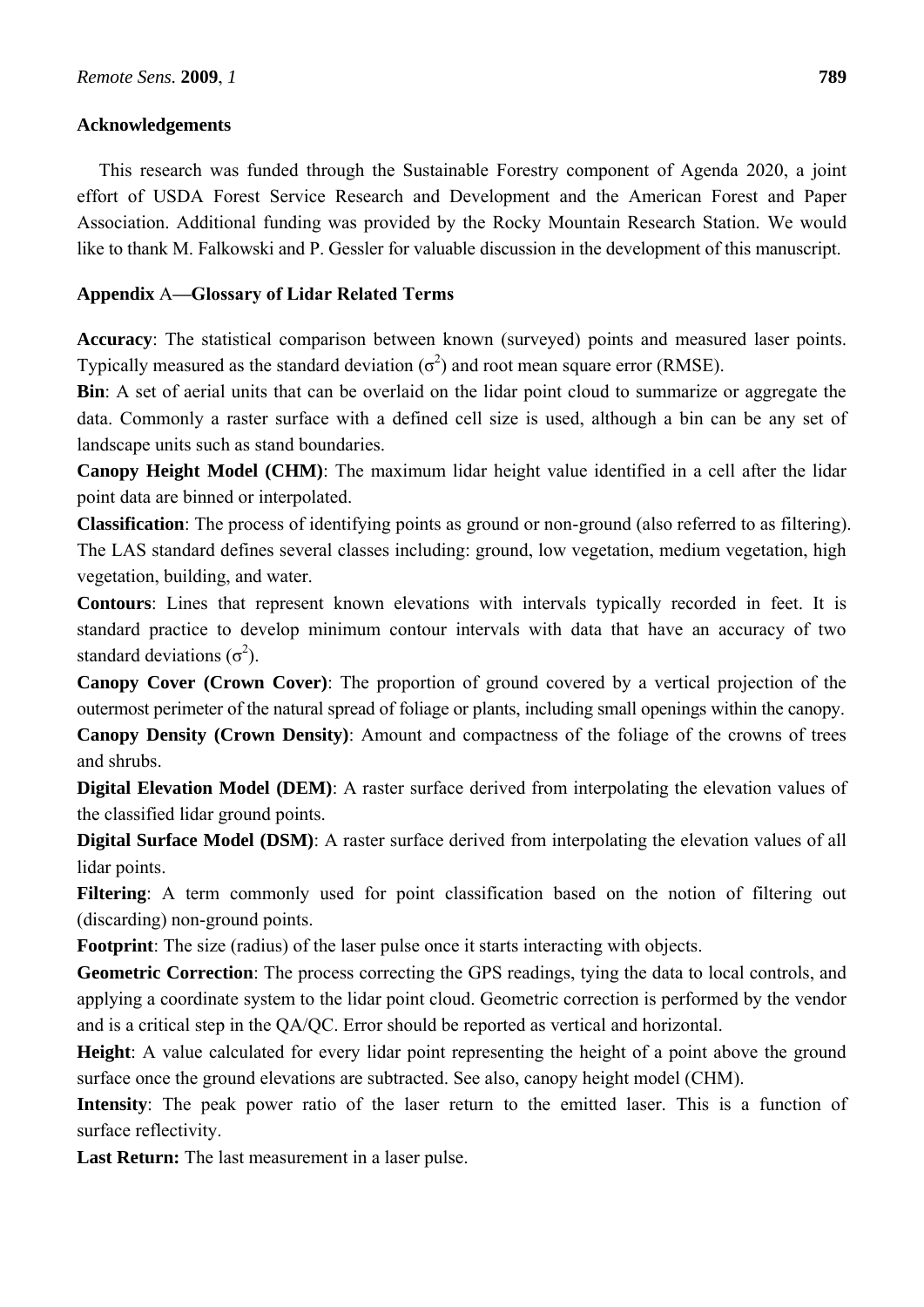**LAS (lidar data exchange format)**: American Society for Photogrammetry and Remote Sensing (ASPRS) industry standard binary file format. Current LAS version is 1.1 and is available for download at; http://www.lasformat.org/documents

**Nadir**: A single point or locus of points on the surface of the Earth directly below a sensor as it progresses along its line of flight.

**Overlap**: The area shared between flight lines, typically measured in percents; 50% overlap of adjacent flightlines is essential to ensure complete coverage and reduce laser shadows. Requiring 50% overlap provides multiple look angles for objects.

**Pitch**: Rotation around the lateral or transverse axis—an axis running from left to right and parallel to the wings; thus the nose pitches up and the tail down.

**Point Cloud:** A term referring to a mass of lidar point measurements.

**Point Density:** A measure of lidar resolution, measured as total returns per square

meter. Not the same as post spacing or pulse density.

**Post Spacing**: A measure of lidar resolution, measured as the average distance between laser footprints. Not the same as point density or pulse density.

**Pulse Density:** A measure of lidar resolution, measured as total pulses reaching the surface per square meter. Not the same as post spacing or point density.

**Precision:** The repeatability with which a surface feature location is measured with independent LiDAR measures; e.g., in overlapping flightlines. Commonly referred to as -relative accuracy" by lidar vendors.

**Pulse Repetition Frequency (PRF)**: The rate at which laser pulses are emitted from the sensor; typically measured as pulses per second. A PRF of 30 kHz would be 30,000 laser pulses per second and is directly related to achievable post spacing.

**QA/QC (Quality Assessment / Quality Control)**: The process of assessing lidar data adherence to the accuracy standards established by the contract and the vendor. This should be done initially by the vendor as a matter of course but could be superceded by an independent assessment to insure contract compliance.

**Real-Time Kinematic (RTK) Survey**: GPS surveying is conducted with a GPS base station deployed over a known monument with a radio connection to a GPS rover. Both the base station and rover receive differential GPS data and the baseline correction is solved between the two. This type of ground survey is accurate to 1.5 cm or less.

**Return Levels**: For every laser pulse emitted a discrete return sensor can record multiple measurements within the footprint. Portions of the laser energy that return earliest are the highest element in multi-tiered surfaces and portions of the laser energy that return last are the lowest element. Commonly, three to five returns are possible.

**Roll:** Rotation around the longitudinal axis—an axis drawn through the body of the vehicle from tail to nose in the normal direction of flight.

**Scan Angle**: The angle from nadir to the edge of the scan, measured in degrees. Laser point accuracy typically decreases as scan angles increase beyond 15° with flying elevation <2000 meters.

Yaw: Rotation about the vertical axis—an axis drawn from top to bottom, and perpendicular to the other two axes.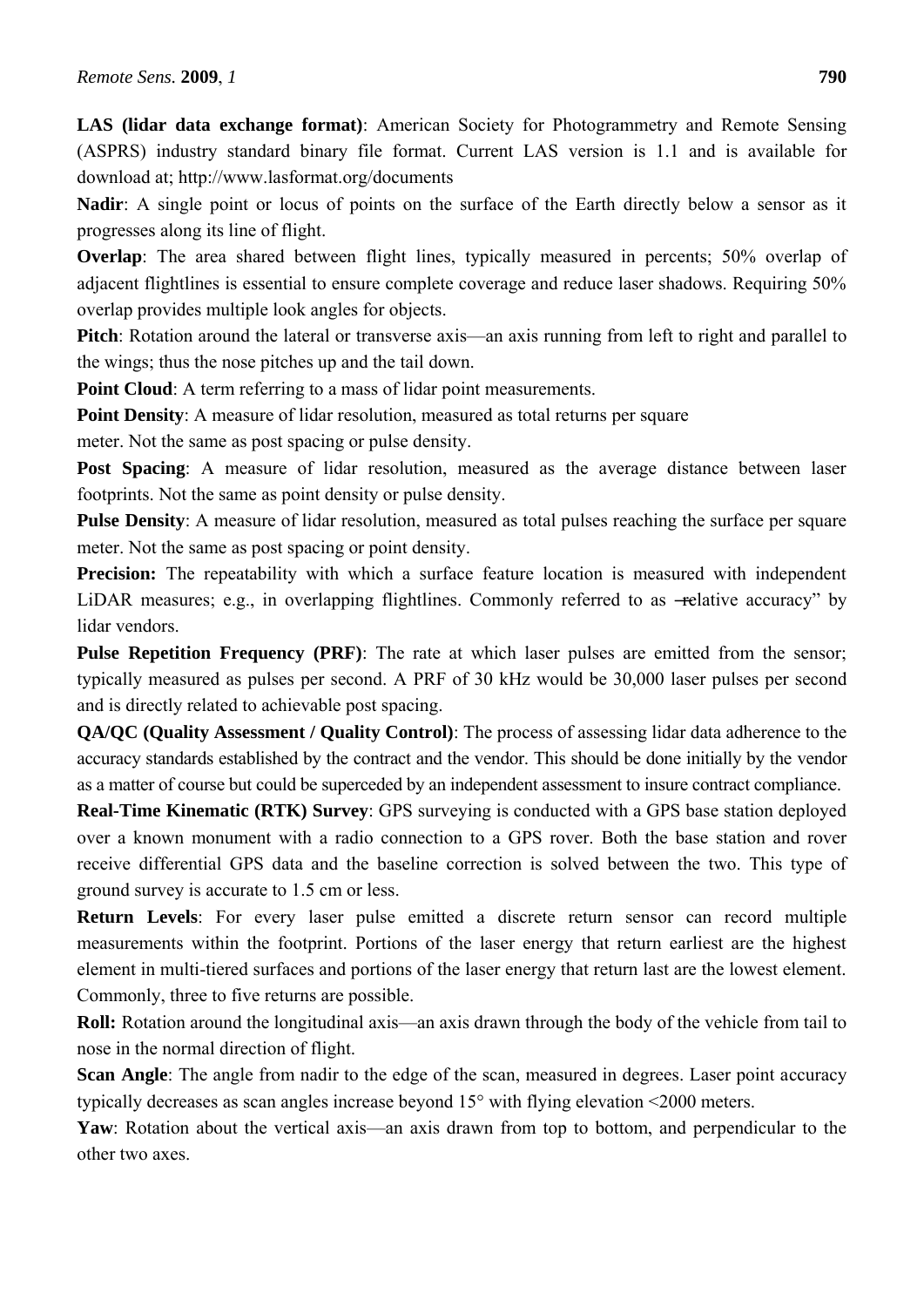# **Appendix B—Lidar resources**

**FREE SOFTWARE**

**ALDPAT (Processing software with ground classification)**  <http://mitigation.fiu.edu/> **GeoQue LAS reader for ArcMap (Reads LAS files into ArcMap, requires ArcMap)** <http://www.niirs10.com/Products/LAS%20Reader%20for%20ArcGIS%209.htm> **GeoCue PointVue (LAS lidar viewer)**  <http://www.niirs10.com/Products/lidar1.htm> **GEON Portal (On line lidar ground classification)**  <https://portal.geongrid.org:8443/gridsphere/gridsphere> **ITT Visual Solutions ENVI lidar Toolkit (Requires ENVI)**  <http://www.ittvis.com/groups/index.asp?gid=234> **LAS Tools (Code and software for reading and writing LAS files)**  <http://www.cs.unc.edu/~isenburg/lastools/> **LASUtility (A set of GUI utilities for import and export of LAS)**  <http://home.iitk.ac.in/~blohani/LASUtility/LASUtility.html> **LibLAS (A BSD C++ library for reading/writing LAS format, supports GDAL)**  <http://liblas.org/> **Virtual Geomatics VG4D data viewer.**  <http://www.govg4d.com/freeviewer.html> **USFS-RSAC FUSION software (Visualization and processing software)**  <http://www.fs.fed.us/eng/rsac/fusion/> **USFS-Rocky Mountain Research Station MCC Code (Ground classification, requires ArcInfo)**  [Please](http://forest.moscowfsl.wsu.edu/gems/lidar/mcc.html) contact corresponding author (jeffrey evans@tnc.org) or Dr. Andy Hudak (ahudak@fs.fed.us) **USFS-Rocky Mountain Research Station lidar metrics**  [Please](http://forest.moscowfsl.wsu.edu/gems/lidar/mcc.html) contact corresponding author (jeffrey evans@tnc.org) or Dr. Andy Hudak (ahudak@fs.fed.us) **Full Analyze – Open source discrete and waveform software.**  http://fullanalyze.sourceforge.net/ **COMMERCIAL SOFTWARE GeoQue Lidar QuePack (Software for managing processing workflows)**  <http://www.niirs10.com/Products/lidar1.htm> **Leica LIDAR Analyst for ArcGIS (Requires ArcMap)**  <http://gi.leica-geosystems.com/LGISub1x286x0.aspx>

# **LP360 (Requires ArcMap)**

<http://www.qcoherent.com/>

**MARS (Processing and classification)** 

<http://www.merrick.com/servicelines/gis/mars.aspx>

**Virtual Geomatics VG4D (Processing and classification, with optional ArcGIS module)**  [http://www.virtualgeomatics.com](http://www.virtualgeomatics.com/)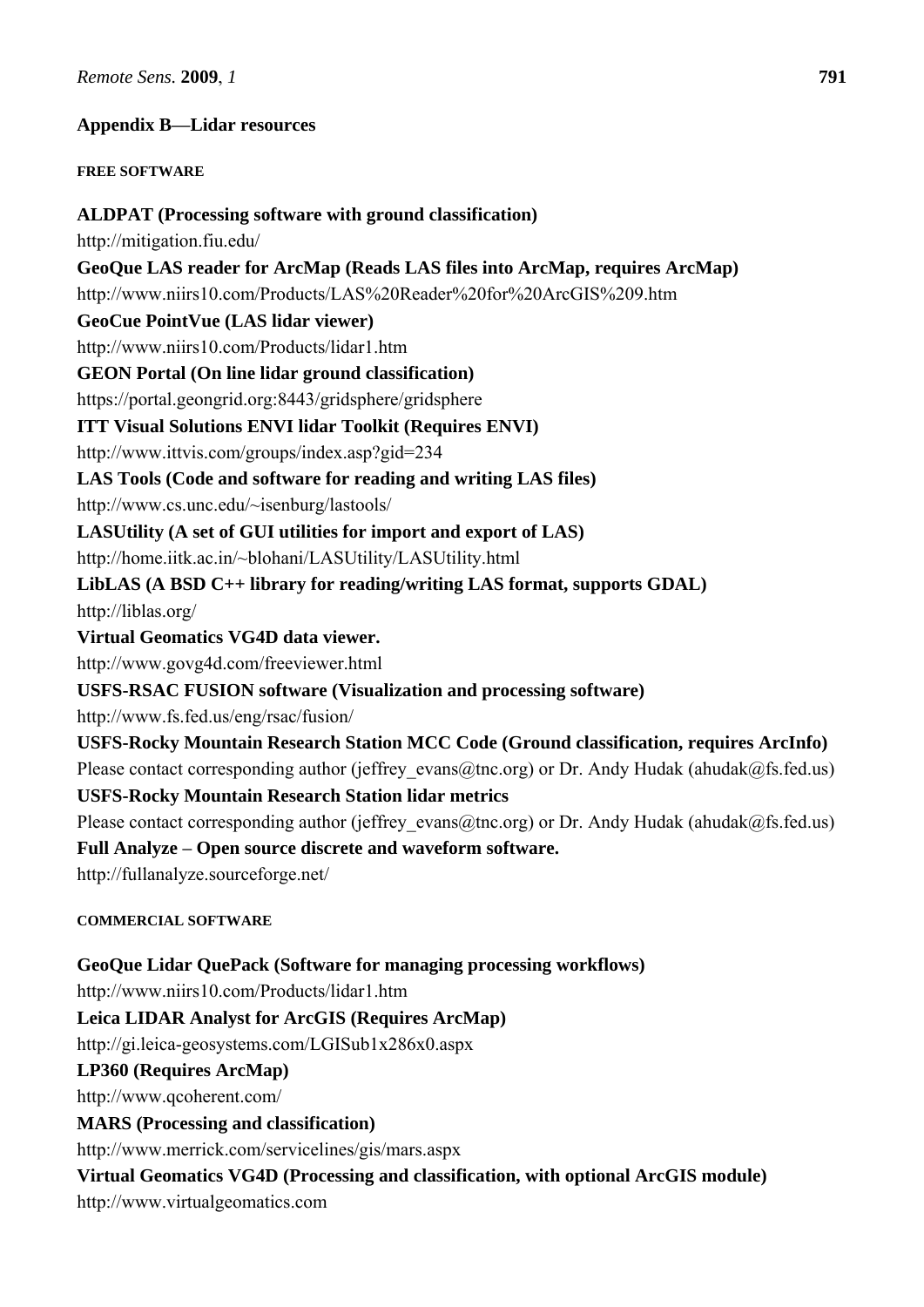# **ProLogic Lidar Explorer for ArcGIS (Requires ArcMap)**  [http://lidar.prologic-inc.com/lidar/MainPages/LE\\_Main\\_Index.html](http://lidar.prologic-inc.com/lidar/MainPages/LE_Main_Index.html) **Terrasolid/Terrascan (Processing and classification, requires MicroStation)**  <http://www.terrasolid.fi/> **Toolbox for Lidar Data Filtering and Forest Studies** *(***TIFFS)** <http://globalidar.com/default.aspx> **VLS lidar Analyst**  [http://www.featureanalyst.com/lidar\\_analyst.htm](http://www.featureanalyst.com/lidar_analyst.htm) **QT Modeler**  http://www.appliedimagery.com/

### **GENERAL RESOURCES**

**Idaho State University (Lidar utilities and information)**  <http://www.isu.edu/geology/BCAL/index.shtml> **Forestry lidar resource page (Forestry lidar list-serve)**  <http://lists.reynolds.net.au/mailman/listinfo/forestry.lidar> **NCALM Berkeley (Lidar information, resources and literature)**  <http://calm.geo.berkeley.edu/ncalm/resources.html> **University of Victoria, BCCARMS**  <http://carms.geog.uvic.ca/> **University of Idaho (Lidar resources and tutorial)**  <http://www.cnrhome.uidaho.edu/remotesensing/lidar> **University of Florida (NCLAM)**  <http://www.ncalm.ufl.edu/> **USGS CLICK lidar resource page (Lidar resource and list-serve)**  http://lidar.cr.usgs.gov/ **Center for Ecological Applications of Lidar**  http://ceal.warnercnr.colostate.edu

## **References and Notes**

- 1. Lefsky, M.A.; Cohen, W.B.; Parker, G.G.; Harding, D.J. Lidar remote sensing for ecosystem studies. *Biosciences* **2002**, *52*, 19-30.
- 2. Lim, K.S.; Treitz, P.M. Lidar remote sensing of forest structure. *Progr Phys Geogr* **2003**, *27*, 88-106.
- 3. Evans, D.L.; Roberts, S.D.; Parker, R.C. LiDAR A new tool for forest measurements? *Forest. Chron.* **2006**, *82,* 211-218.
- 4. Reutebuch, S.; Anderson, H.; McGaughey, B. Light detection and ranging (LIDAR): an emerging tool for multiple resource inventory. *J. Forest.* **2005**, *9*, 286-292.
- 5. Wehr, A.; Lohr, U. Airborne laser scanning—an introduction and overview. *Photogram. Eng. Remote Sens.* **1999**, *54*, 68-82.
- 6. Baltsavias, E.P. Airborne laser scanning: Basic relations and formulas. *Photogram. Eng. Remote Sens.* **1999**, *54*, 199-214.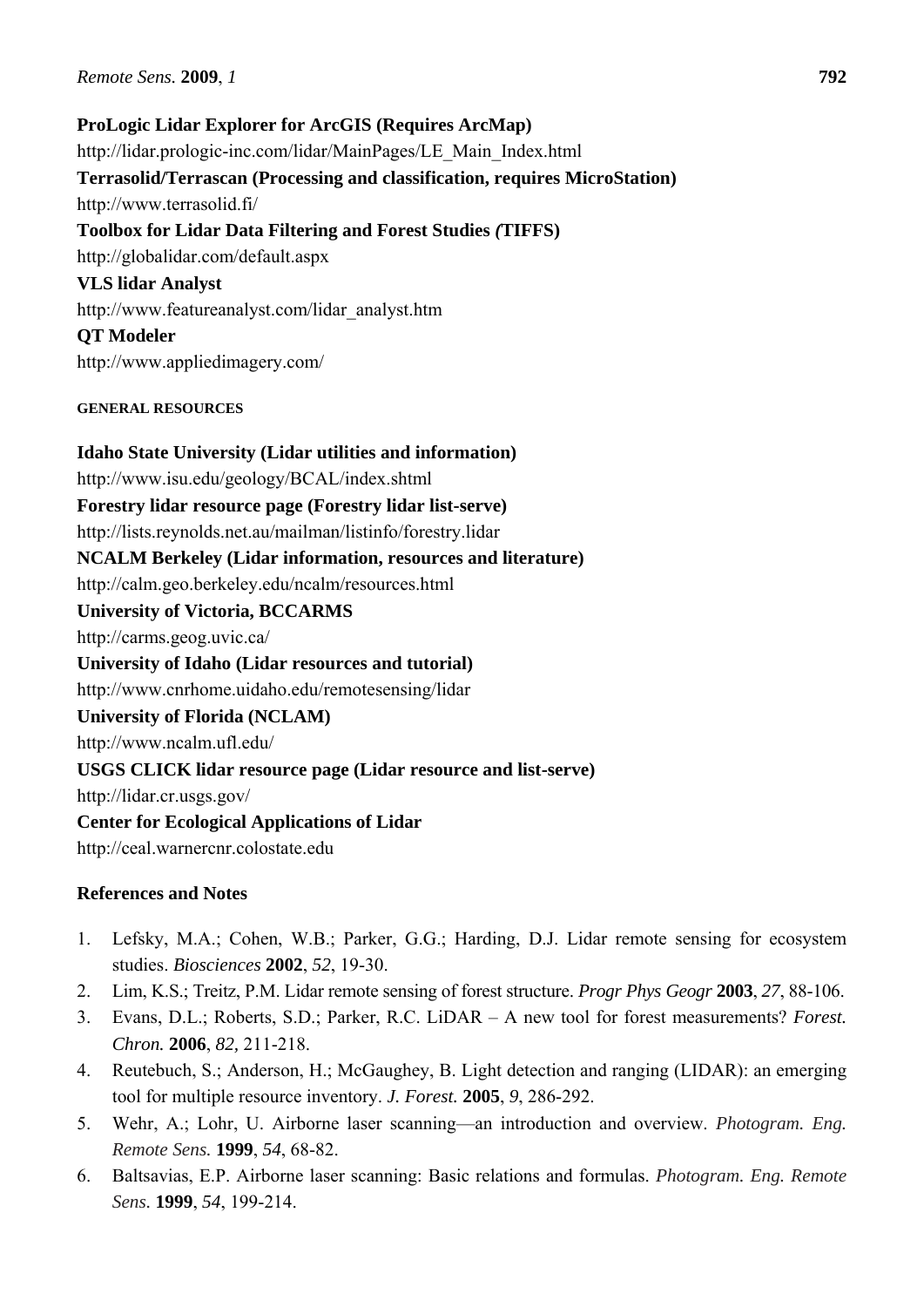- 7. French, J.R. Airborne LiDAR in support of geomorphological and hydraulic modeling. *Earth Surf. Proces. Landf.* **2003**, *28*, 321-335.
- 8. Vierling, K.T.; Vierling, L.A.; Gould, W.A.; Martinuzzi, S.; Clawge, R.M. Lidar: shedding new light on habitat characterization and modeling. *Frontiers Ecol. Environ.* **2008**, *6*, 90-98.
- 9. Seielstad, C.A.; Queen, L. Using airborne laser altimetry to determine fuel models for estimating fire behavior. *J. Forest.* **2003**, *101*, 10-15.
- 10. Glenn, N.F.; Streutker, D.R.; Chadwick, D.J.; Thackray, G.D.; Dorsch S.J. Analysis of lidarderived topographic information for characterizing and differentiating landslide morphology and activity. *Geomorphology* **2006**, *73*, 131-148.
- 11. Ritchie, J.C. Remote sensing applications to hydrology: Airborne laser altimeters. *Hydrolog. Sci. J.* **1996**, *41*, 625-636.
- 12. McKean, J.A.; Isaak, D.J.; Wright, CW. Geomorphic controls on salmon nesting patterns described by a new, narrow-beam terrestrial–aquatic lidar. *Front. Ecol. Environ.* **2008**, *6*, 125-130.
- 13. Kinder, D.B.; Thomas, M.C.; Leigh, C.; Oliver, R.J.; Christopher C.G. Coastal monitoring with LiDAR: Challenges, problems, and pitfalls. In *Remote Sensing for Environmental Monitoring, GIS Applications, and Geology IV*; Ehlers, M., Posa, F., Kaufmann, H.J., Michel, U., De Carolis, G., Eds; The International Society for Optical Engineering: Maspalomas: Gran Canaria, Spain, 2004; pp. 80-89.
- 14. Evans, J.S.; Hudak, A.T. A multiscale curvature algorithm for classifying discrete return lidar in forested environments. *IEEE Trans. Geosci. Remot. Sen.* **2007**, *45*, 1029-1038.
- 15. Dubayah, R.O.; Drake, J.B. Lidar remote sensing for forestry applications. *J. Forest.* **2000**, *98*, 44-46.
- 16. Hudak, A.T.; Crookston, N.L.; Evans, J.S.; Hall, D.E.; Falkowski, M.J. Nearest neighbor imputation modeling of species-level, plot-scale structural attributes from lidar data. *Remote Sens. Environ.* **2008**, *112*, 2232-2245.
- 17. Coops, N.; Hilker, T.; Wulder M.; St-Onge, B.; Siggins, A.; Newhnam, G.; Trofymow, J.A. Estimating canopy structure of Douglas-fir forest stands from discrete-return lidar. *Trees-Struct. Funct.* **2007**, *21*, 295-310.
- 18. Graham, L. The LAS 1.1 standard. *Photogramm. Eng. Remote Sensing* **2005**, 71, 777-780.
- 19. Nelson, R.; Swift, R.; Krabill, W. Using airborne lasers to estimate forest canopy and stand characteristics. *J. Forest.* **1988**, *86*, 31-38.
- 20. Naesset, E. Practical large-scale forest stand inventory using a small-footprint airborne scanning laser. *Scand. J. Forest Res.* **2004**, *19*, 164-179.
- 21. Hudak, A.T.; Crookston, N.L.; Evans, J.S.; Falkowski, M.J.; Smith, A.M.S.; Morgan, P.; Gessler, P. Regression modeling and mapping of coniferous forest basal area and tree density from discrete-return lidar and multispectral satellite data. *Can. J. Remote Sens.* **2006**, *32*, 126-138
- 22. Means, J.E.; Acker, S.A.; Brandon, J.; Fritt, B.J.; Renslow, M.; Emerson, L.; Hendrix, C. Predicting forest stand characteristics with airborne scanning lidar. *Photogramm. Eng. Remote Sensing* **2000**, *66*, 1367-1371.
- 23. Wright, C.W.; Hoge, F.E.; Swift, R.N.; Yungel, J.K.; Schirtzinger, C.R. Next−Generation NASA airborne oceanographic lidar system. *Appl. Opt.* **2001**, *40*, 336-342.
- 24. Holmgren, J.; Nilsson, M. Simulating the effects of lidar scanning angle for estimation of mean tree height and canopy closure. *Can. J. Remote Sens.* **2003**, *29*, 623-632.